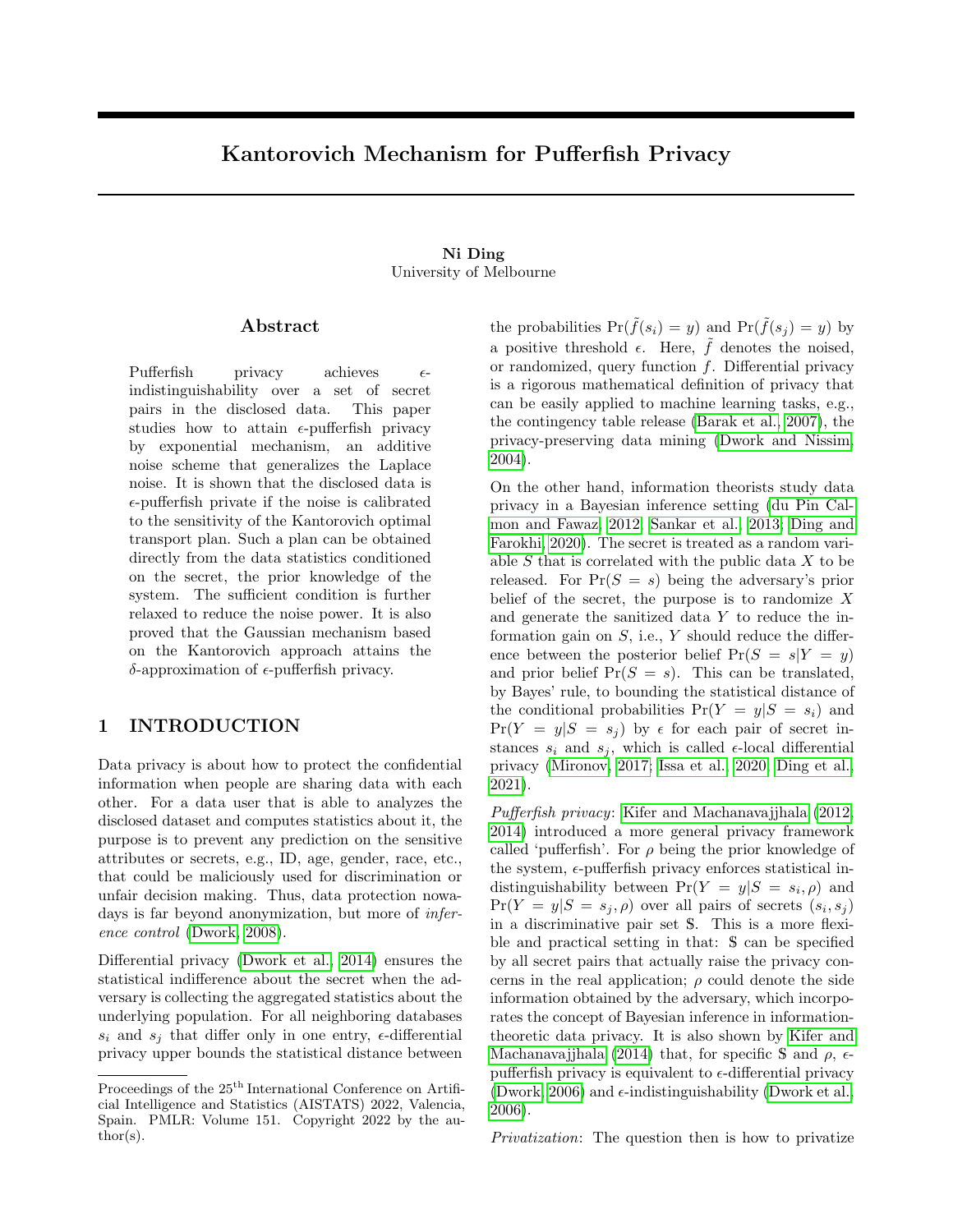the data to attain pufferfish privacy. The informationtheoretic solution is to determine a privacy-preserving encoding function  $Pr(Y = y | X = x)$  for each piece of message  $x$  and codeword  $y$  [\(Makhdoumi et al.,](#page-9-7) [2014\)](#page-9-7). But, this is only practical for discrete and finite alphabet and not as convenient as the additive noise (e.g., Laplace) mechanism, where we only need to calibrate the parameter of the noise distribution. There are other attempts in the literature, e.g., segmented noise mechanism for publishing counting query and histogram [\(Kifer and Machanavajjhala,](#page-9-6) [2014\)](#page-9-6), Laplace mechanism for monitoring web browsing behavior [\(Liang et al., 2020\)](#page-9-8). However, these methods only apply to specific applications, e.g., a particular query function, Markovian assumption about the prior knowledge  $\rho$ .

The challenge here is that the statistics of Y is caused by the randomness in the data regulation scheme, as well as the intrinsic correlation between  $S$  and  $X$ , i.e., the conditional probability  $Pr(X = x | S = s, \rho)$ .<sup>[1](#page-1-0)</sup> [Song](#page-9-9) [et al. \(2017\)](#page-9-9) proposed an additive noise scheme based on the Wasserstein metric in the probability space: calibrating Laplace noise to the maximum  $\infty$ -Wasserstein distance over all secret pairs in S attains pufferfish privacy. While this method generally applies to any system, computing the  $\infty$ -Wasserstein distance is hard.<sup>[2](#page-1-1)</sup> [Song et al. \(2017\)](#page-9-9) then resorted to a Markov quilt mechanism, which does not require Wasserstein metric, but only works in Bayesian network models.

#### 1.1 Our Contributions

In this paper, we propose a Kantorovich mechanism for attaining pufferfish privacy that generally applies to any data S and X and the prior knowledge  $\rho$ .

Our main contributions are the following.

1. We consider the exponential mechanism, an additive noise scheme that generalizes Laplace noise. A sufficient condition is derived showing that pufferfish privacy is attained by calibrating noise to the sensitivity of the Kantorovich optimal transport plan. This transport plan can be directly determined by the conditional probabilities  $Pr(X = x | S = s_i, \rho)$  and  $Pr(X = x | S = s_i, \rho)$  for

all pairs of secrets  $s_i$  and  $s_j$  in S. It is also proved that the Gaussian mechanism based on this Kantorovich approach attains  $(\epsilon, \delta)$ -pufferfish privacy.

- 2. We relax the sufficient condition to reduce the noise power. Experimental results show that the relaxed sufficient condition improves data utility of the pufferfish private data regulation schemes.
- 3. In a multi-user system, where each user is assigned an independent random variable, we study the  $\epsilon$ indistinguishability as to whether a user is present in the system and the value of the random variable he/she obtains. It is shown that, for any deterministic query function  $f$ , the sensitivity of the Kantorovich optimal transport plan is equivalent to that of f, regardless of the randomness in the prior knowledge  $\rho$ . Therefore, pufferfish privacy is attained by calibrating noise to the sensitivity of  $f$ .

In this paper, we only present a proof sketch for each statement (incl. theorem, lemma and corollary). The full proof and detailed derivation can be found in the supplementary materials. We use capital letters, e.g, X, to denote a random variable and lower case letters, e.g.,  $x$ , to denote the instance of this random variable. Notation  $P_X(x)$  denotes the probability  $Pr(X = x)$ .

### 2 PUFFERFISH PRIVACY

Let  $S$  be the alphabet of the secret  $S$  and  $Y$  be the sanitized version of  $X$ . We say  $Y$  is private if it attains a certain degree of statistical indistinguishability of the sensitive information  $S$ . Here, the indistinguishability refers to the bounded probability of Y evoked by two secrets  $s_i, s_j \in \mathcal{S}$ :

<span id="page-1-2"></span>
$$
\left| \log \frac{P_{Y|S}(y|s_i)}{P_{Y|S}(y|s_j)} \right| \le \epsilon \tag{1}
$$

for some  $\epsilon > 0$ . We call  $\epsilon$  the *privacy budget*. If [\(1\)](#page-1-2) holds for all secret pairs  $(s_i, s_j) \in S^2$ , Y is  $\epsilon$ -local differentially private [\(Duchi et al., 2013;](#page-8-9) [Sarwate and](#page-9-10) [Sankar, 2014\)](#page-9-10); if it holds for all neighboring  $(s_i, s_j)$ ,<sup>[3](#page-1-3)</sup> Y attains  $\epsilon$ -differential privacy [Dwork et al. \(2006\)](#page-8-6).

Let  $\mathbb{S} \subseteq \mathcal{S}^2$  be the *discriminative pair set* containing secret pairs  $(s_i, s_j)$ . Pufferfish privacy attains  $\epsilon$ indistinguishability in S.

Definition 1 (Pufferfish Privacy [\(Kifer and](#page-9-6) [Machanavajjhala, 2014\)](#page-9-6)). The sanitized data Y attains  $(\epsilon, \mathbb{S})$ -pufferfish privacy if

<span id="page-1-4"></span>
$$
\left| \log \frac{P_{Y|S}(y|s_i, \rho)}{P_{Y|S}(y|s_j, \rho)} \right| \le \epsilon,
$$
\n(2)

<span id="page-1-3"></span><sup>3</sup>The neighborhood is defined by Hamming distance:  $d_H(s_i, s_j) \leq 1$ 

<span id="page-1-0"></span><sup>&</sup>lt;sup>1</sup>This is the reason that pufferfish privacy is considered a generalization of differential privacy for correlated data. An equivalent problem is how to attain differential privacy when the query answer  $f$  itself is a randomized function, for which the noise calibration by  $\ell_1$ -sensitivity [\(Dwork et al.,](#page-8-6) [2006\)](#page-8-6) does not directly apply. See Section [3.4.](#page-4-0)

<span id="page-1-1"></span><sup>2</sup>This is due to the difficulty (non-convexity) in obtaining the optimal transport plan for the  $\infty$ -Wasserstein metric. See [Champion et al.](#page-8-7) [\(2008\)](#page-8-7); [De Pascale and Louet](#page-8-8) [\(2019\)](#page-8-8).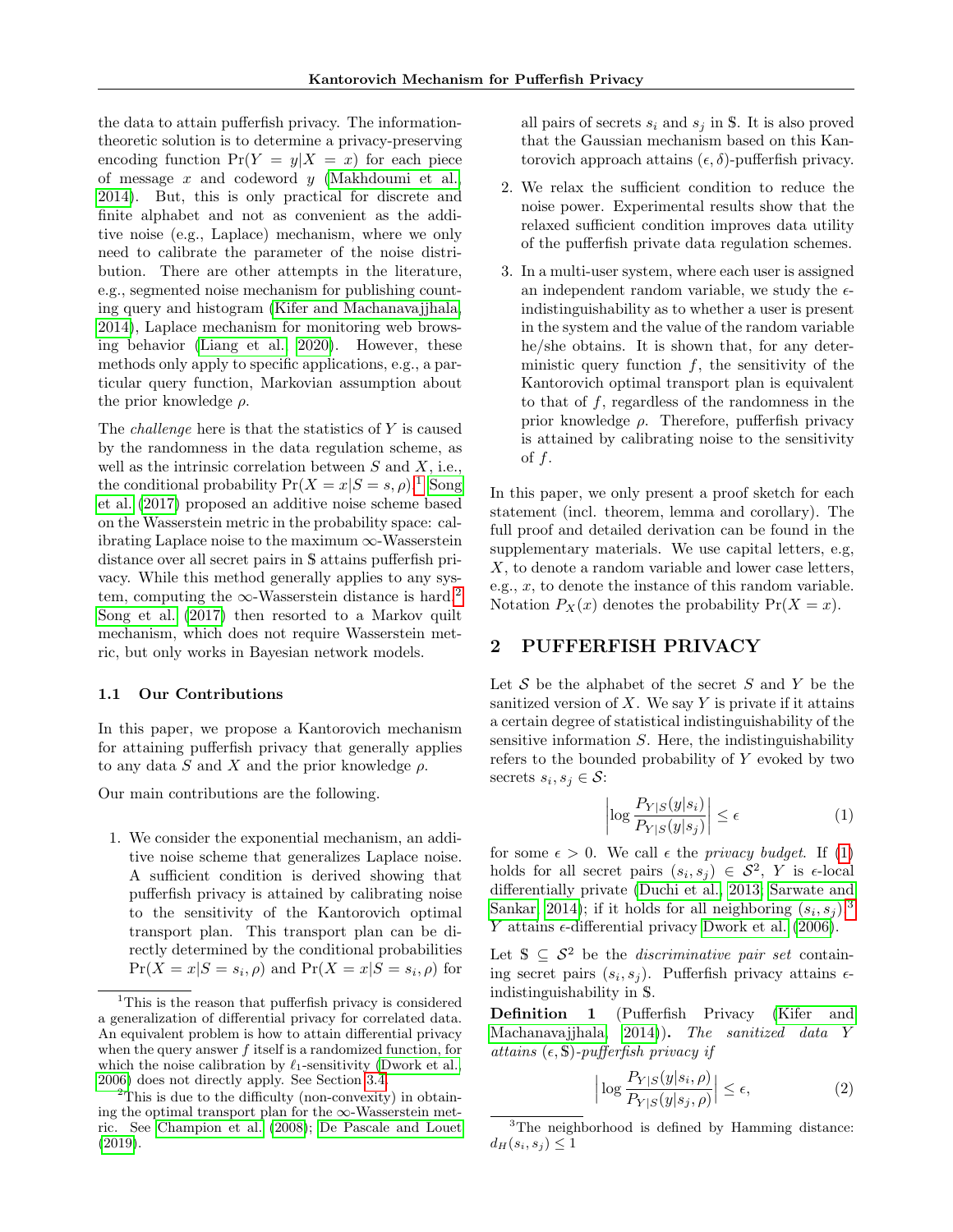for all  $\rho \in \mathbb{D}$  and  $(s_i, s_j) \in \mathbb{S}$ .

Here,  $\rho$  denotes the prior knowledge, e.g., the hyperparameter, that is sufficient to describe the probability distribution of  $X$  given the secret  $S$ , which we denote by  $P_{X|S}(x|s,\rho)$ .  $\rho$  could be the true knowledge of  $P_{X|S}(x|s, \rho)$ . Or, if there are more than one adversary in the system, each  $\rho$  can be used to denote the prior belief of an adversary and D is the set containing all adversaries in the system. In this case, the  $(\epsilon, S)$ -pufferfish privacy guarantees the statistical in-distinguishability [\(2\)](#page-1-4) against all adversaries  $\rho \in \mathbb{D}$ .

We show two examples of S, X and  $\rho$  below. They will be used to present the main results in this paper.

V independent user system Denote  $V$  the finite set that indexes  $V = |V|$  users or participants. Let each user throw a dice  $S_i$  independently and denote the outcome by a multiple random variable  $S = (S_i : i \in$ V). Assume  $X = f(S)$ , where f is a deterministic query function. If  $S_i \in \{0,1\}$  for all  $i \in \mathcal{V}$ ,  $X = f(S) = \sum_{i \in \mathcal{V}} S_i$  is a vote counting function. In this case, let  $\rho = (p_i : i \in V)$  with each  $p_i$  denoting the probability of the event  $S_i = 1$  for a Bernoulli dis-tribution.<sup>[4](#page-2-0)</sup> The conditional probability  $P_{X|S}(\cdot|s_i,\rho)$  is fully determined by  $\rho$ .

Attributes in tabular data A tabular dataset needs to be denonymized or privatized before being disclosed to protect the sensitive attributes/columns, e.g., 'name', 'age', 'race'. Denote  $S$  and  $X$  the sen-sitive and public attributes,<sup>[5](#page-2-1)</sup> respectively. This is the information-theoretic data privacy problem formu-lated in [Sankar et al. \(2013,](#page-9-2) Fig. 1). Let  $\rho$  be the empirical joint distribution of  $S$  and  $X$ , which determines the conditional probability  $P_{X|S}(\cdot|s_i,\rho)$ . In this case, we can still write  $X = f(S)$ , while f is not a deterministic but a randomized function.

#### 2.1 Additive Noise Privatization Scheme

Consider the additive noise mechanism

$$
Y = X + N
$$

where the noise  $N$  is independent of  $X$ . Denote the probability of N by  $P_N(\cdot)$ . The conditional probability  $P_{Y|S}(\cdot|s,\rho)$  is determined by the convolution

$$
P_{Y|S}(y|s,\rho) = \int P_N(y-x) P_{X|S}(x|s,\rho) \, \mathrm{d}x. \tag{3}
$$

For zero-mean noise, we have  $\mathbb{E}[Y] = \mathbb{E}[X]$  and the noise variance determines mean square error (MSE)  $\mathbb{E}[(Y - X)^2] = \text{VAR}[N]$ . Here, the MSE denotes the average distortion of the released data  $Y$ , which can be used to quantify the data utility loss, e.g., [He et al.](#page-9-11) [\(2014\)](#page-9-11). It is clear that for two additive noise mechanisms both attaining pufferfish privacy, the one with less noise power is superior to the other. In this paper, we use the notation  $N_{\theta}$  for noise, where  $\theta$  denotes the parameter that determines the probability density function  $P_{N_{\theta}}(\cdot)$ .

## 3 KANTOROVICH MECHANISM

In this section, we propose a Kantorovich approach, based on the 1-Wasserstein metric, for attaining the pufferfish privacy. We first convert the  $\infty$ -Wasserstein metric in the existing randomization mechanism [\(Song](#page-9-9) [et al., 2017\)](#page-9-9) to a 1-Wasserstein distance and propose the Kantorovich solution for Laplace noise. Then, we extend this result to the exponential mechanism that generalizes the Laplace noise.

### 3.1 Preliminaries

We introduce the notation and definition for the Wasserstein metric and review the Kantororivich optimal transport plan as follows. For each  $\rho$ , a joint distribution  $\pi: \mathbb{R}^2 \mapsto [0, 1]$  is called a *coupling* of  $P_{X|S}(\cdot|s_i, \rho)$  and  $P_{X|S}(\cdot|s_j, \rho)$  if they are the marginals of  $\pi$ <sup>[6](#page-2-2)</sup> Denote  $\Gamma(s_i, s_j)$  the set of all couplings for the secret pair  $(s_i, s_j) \in S$ . The  $\alpha$ th Wasserstein distance is  $W_{\alpha}(s_i, s_j) = (\inf_{\pi \in \Gamma(s_i, s_j)} \int d^{\alpha} (x (x') d\pi(x, x')$ <sup> $1/\alpha$ </sup>. For  $\alpha = 1$ ,

<span id="page-2-3"></span>
$$
W_1(s_i, s_j) = \inf_{\pi \in \Gamma(s_i, s_j)} \int d(x - x') d\pi(x, x') \qquad (4)
$$

is called the Kantorovich transportation problem for the mass transport cost d.

Kantorovich optimal transport plan  $\pi^*$  [\(Vil](#page-9-12)[lani, 2009;](#page-9-12) [Santambrogio, 2015\)](#page-9-13) For convex d, the minimizer  $\pi^*$  of [\(4\)](#page-2-3) can be directly determined by  $P_{X|S}(\cdot|s_i, \rho)$  and  $P_{X|S}(\cdot|s_j, \rho)$ :

$$
\pi^*(x, x') = \frac{\mathrm{d}^2}{\mathrm{d}x \, \mathrm{d}x'} \min \big\{ F_{X|S}(x|s_i, \rho), F_{X|S}(x'|s_j, \rho) \big\},\,
$$

where  $F_{X|S}(\cdot|s_i,\rho)$  and  $F_{X|S}(\cdot|s_j,\rho)$  are the cumulative density functions for  $P_{X|S}(\cdot|s_i,\rho)$  and  $P_{X|S}(\cdot|s_i, \rho)$ , respectively.

<span id="page-2-0"></span><sup>&</sup>lt;sup>4</sup>In this case, each  $p_i$  could denote the local randomization scheme chosen by individual  $i$ , as in local differential privacy [Duchi et al.](#page-8-9) [\(2013\)](#page-8-9).

<span id="page-2-1"></span> ${}^{5}$ Or, X could denote some deterministic function of the public attribute, as in [Kifer and Machanavajjhala](#page-9-6) [\(2014\)](#page-9-6); [Song et al.](#page-9-9) [\(2017\)](#page-9-9).

<span id="page-2-2"></span><sup>&</sup>lt;sup>6</sup>That is,  $\int \pi(x, x') dx' = P_{X|S}(s|s_i), \forall x$  and  $\int \pi(x, x') dx = P_{X|S}(x'|s_j), \forall x'.$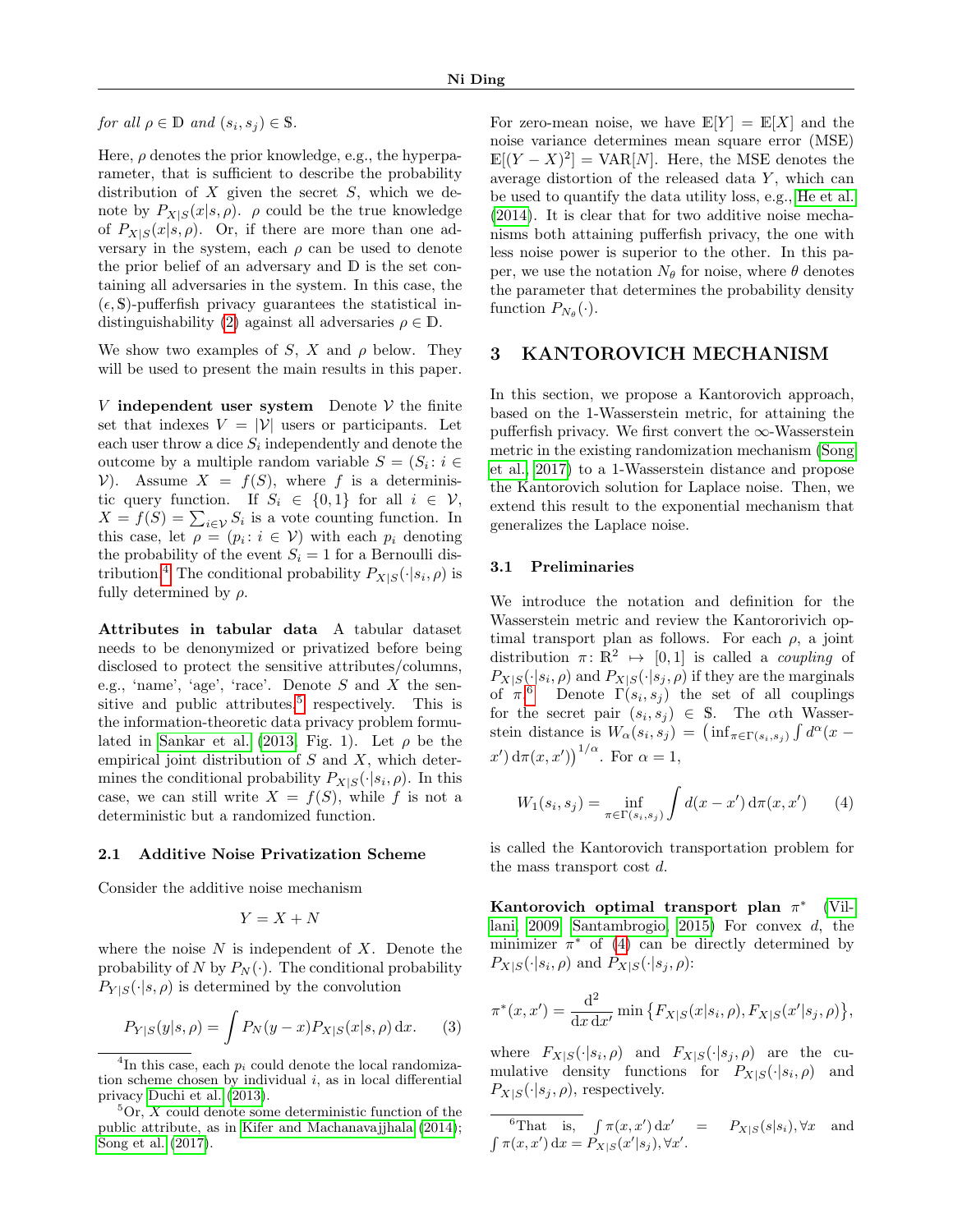#### 3.2 Kantorovich-Laplace mechanism

For Laplace noise  $N_{\theta}$  with the noise distribution  $P_{N_{\theta}}(z) = \frac{1}{2\theta}e^{-\frac{|z|}{\theta}},$  it is shown in [Song et al. \(2017\)](#page-9-9) that calibrating noise power to

<span id="page-3-0"></span>
$$
\theta = \frac{1}{\epsilon} \max_{\rho \in \mathbb{D}, (s_i, s_j) \in \mathbb{S}} W_{\infty}(s_i, s_j)
$$
(5)

for the  $\ell_1$ -norm  $d(z) = |z|$  attains  $(\epsilon, S)$ -pufferfish privacy in Y. Because the minimizer of  $W_{\infty}(s_i, s_j) =$  $\inf_{\pi \in \Gamma(s_i, s_j)} \sup_{(x, x') \in \text{supp}(\pi)} |x - x'|$  is hard to obtain [\(Champion et al., 2008;](#page-8-7) [De Pascale and Louet,](#page-8-8) [2019\)](#page-8-8), we convert it to a  $W_1$  metric and propose a Kantorovich approach below.

<span id="page-3-3"></span>**Lemma 1** (From  $W_{\infty}$  to Kantorovich). Adding Laplace noise  $N_{\theta}$  with

<span id="page-3-2"></span>
$$
\theta = \frac{1}{\epsilon} \max_{\rho \in \mathbb{D}, (s_i, s_j) \in \mathbb{S}} \sup_{(x, x') \in \text{supp}(\pi^*)} |x - x'| \qquad (6)
$$

attains  $(\epsilon, \mathbb{S})$ -pufferfish privacy in Y.

*Proof.* We have  $\theta$  in [\(5\)](#page-3-0) equal to

<span id="page-3-1"></span>
$$
\max_{\substack{\rho \in \mathbb{D}, \\ (s_i, s_j) \in \mathbb{S}}} \left\{ \theta \colon \inf_{\pi \in \Gamma(s_i, s_j)} \int \left[ \frac{|x - x'|}{\theta} - \epsilon \right]_+ \mathrm{d}\pi(x, x') = 0 \right\} \tag{7}
$$

where  $[z]_+$  = max $\{z, 0\}$  is convex. For each  $\theta$ , the  $\int \left[ \frac{|x-x'|}{\theta} - \epsilon \right]$ minimizer of <u>inf</u>  $+\frac{d\pi(x,x')}{dt}$  is the  $\pi{\in}\Gamma(s_i,s_j)$ Kantorovich optimal transport plan  $\pi^*$ . Therefore, the maximum value of  $\theta$  in [\(7\)](#page-3-1) equals to [\(6\)](#page-3-2).  $\Box$ 

It is clear in the proof of Lemma [1](#page-3-3) (see the full proof in Section [B](#page-11-0) in the supplementary material) that the Wasserstein mechanism in the order of  $\alpha = \infty$ proposed in [Song et al. \(2017\)](#page-9-9) is equivalent to the Kantorovich-Laplace mechanism in Lemma [1.](#page-3-3) See Section [C](#page-12-0) in the supplementary material how to efficiently compute the solutions to the two examples in [Song](#page-9-9) [et al. \(2017\)](#page-9-9) by Lemma [1.](#page-3-3)

### 3.3 Exponential Mechanism

Let  $d$  be a metric, i.e.,  $d$  is nonnegative, symmetric  $d(z) = d(-z)$ ,  $\forall z$ , and satisfies the triangular inequality  $d(z) \leq d(\delta) + d(z-\delta)$ ,  $\forall z, \delta$ . Consider the exponential mechanism [\(Dwork et al., 2006,](#page-8-6) Section 3.3), where the noise distribution is characterized by an exponential function  $P_{N_{\theta}}(z) \propto e^{-\eta(\theta)d(z)}$ . Assume  $\eta \propto \frac{1}{\theta}$ . For Laplace mechanism,  $\eta(\theta) = 1/\theta$  and  $d(z) = |\dot{z}|$ . By the triangular inequality,

$$
P_{N_{\theta}}(y-x) \le e^{\eta(\theta)d(x-x')}P_{N_{\theta}}(y-x'), \quad \forall x, x', y \tag{8}
$$

where  $e^{\eta(\theta)d(x-x')}$  denotes an upper bound on the probability mass transport cost from  $x$  to  $x'$ . This cost upper bound is used in [Dwork et al. \(2006,](#page-8-6) [2014\)](#page-9-0) to prove that the differential privacy is attained by calibrating the standard deviation of the noise to the sensitivity of the query function  $f$ . We obtain a similar result for attaining the pufferfish privacy in the V independent user system as follows.

#### 3.3.1 Calibrating Noise to Sensitivity in V independent User System

For each user i, denote  $S_i = a$  the event that user  $i$  is present in the system and reports the value  $a$  of random variable (i.e., the dice face) of  $S_i$ . We write  $S_i = \perp_i$  for the event when user i is absent in the system. Consider the following two discriminative pair sets

$$
S_i = \{ (S_i = a, S_i = b) : a, b \in S_i \},
$$
  
\n
$$
S_{\perp_i} = \{ (S_i = a, S_i = \perp_i) : a \in S_i \}.
$$

where  $S_i$  denotes the alphabet of  $S_i$  for user i. Using  $\mathbb{S}_i$  and  $\mathbb{S}_{\perp_i}$ , [Kifer and Machanavajjhala](#page-9-6) [\(2014\)](#page-9-6) proved that  $(\epsilon, \mathbb{S})$ -pufferfish privacy is equivalent to  $\epsilon$ -differential privacy [\(Dwork, 2006\)](#page-8-5) and  $\epsilon$ indistinguishability [\(Dwork et al., 2006\)](#page-8-6), respectively.

Denote  $S_{-i} = (S_{i'} : i' \in \mathcal{V} \setminus \{i\})$  the multiple random variable excluding dimension/user  $i$ . For the deterministic query function  $f$ , let the sensitivity for metric  $d$ over the discriminative pair set  $\mathbb{S}_i$  be

$$
\Delta_f(\mathbf{S}_i) = \max_{a,b \in \mathcal{S}_i} \max_{s_{-i}} d(f(s_i = a, s_{-i}) - f(s_i = b, s_{-i})).
$$

Note that for deterministic function  $f$ , the sensitivity  $\Delta_f(\mathbb{S}_i)$  is independent of  $\rho$ .

<span id="page-3-4"></span>**Lemma 2.** In the V independent user system, for any deterministic query function f and any prior knowledge  $\rho$ , the following holds for all  $i \in \mathcal{V}$ :

- (a) adding noise  $N_{\theta}$  with  $\theta = \eta^{-1}(\epsilon/\Delta_f(\mathbb{S}_i))$  attains  $(\epsilon, \mathbb{S}_i)$ -pufferfish privacy in Y,
- (b) if Y is  $(\epsilon, \mathbb{S}_i)$ -pufferfish private, then it is also  $(\epsilon, \mathbb{S}_{\perp_i})$ -pufferfish private.

*Proof.* For any  $a, b \in S_i$ , we have the statistical indistinguishability in Y bounded by the mass transport cost upper bound function:  $P_{Y|S_i}(y|a,\rho) \leq$  $e^{\eta(\theta)d(f(s_i=a,s_{-i})-f(s_i=b,s_{-i}))}P_{Y|S_i}(y|b,\rho).$  Then, for all  $a, b \in S_i$ , y and  $\rho$ ,  $P_{Y|S_i}(y|a, \rho) \leq$  $e^{\eta(\theta)\Delta_f(\mathbf{S}_i)}P_{Y|S_i}(y|b,\rho)$ . Therefore, (a) is a sufficient condition for attaining  $(\epsilon, \mathbb{S}_i)$ -pufferfish privacy.

Using the fact that  $\min_{s_i} P_{Y|S_i}(y|s_i,\rho) \leq$  $P_{Y|S_i}(y|\perp_i,\rho) \leq \max_{s_i} P_{Y|S_i}(y|s_i,\rho)$ , for  $(\epsilon, \mathbb{S}_i)$ pufferfish private Y, we have  $|\log \frac{P_{Y|S_i}(y|\perp_{i}, \rho)}{P_{Y|S_i}(y|a, \rho)}\rangle$  $\frac{1}{P_{Y|S_i}(y|a,\rho)}$ |  $\leq$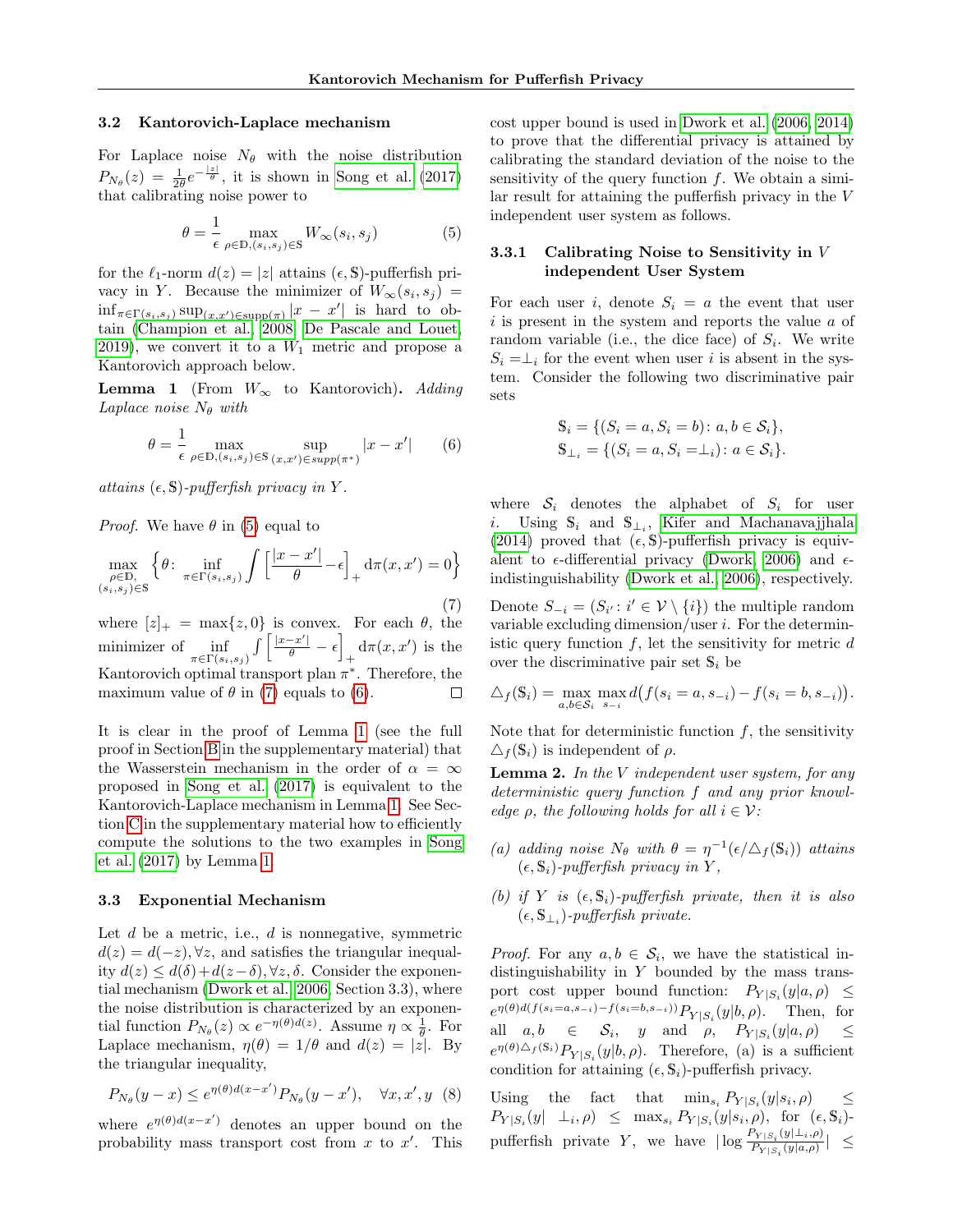$\max_{s_i} |\log|\frac{P_{Y|S_i}(y|s_i,\rho)}{P_{Y|S_i}(y|a,\rho)}$  $\frac{P_{Y|S_i}(y|s_i,\rho)}{P_{Y|S_i}(y|a,\rho)}$  |  $\leq \epsilon$ , i.e.,  $(\epsilon, \mathbb{S}_{\perp_i})$ -pufferfish privacy attains simultaneously.  $\Box$ 

See Sections [A](#page-10-0) and [D](#page-13-0) in the supplementary material for the detailed derivation and proof. In Section [3.4.1,](#page-4-1) we will verify Lemma [2](#page-3-4) by the Kantorovich optimal transport plan  $\pi^*$ , where it is revealed that  $\Delta_f(\mathbb{S}_i)$ coincides with the sensitivity of  $\pi^*$ .

#### <span id="page-4-0"></span>3.4 Sufficient condition

Following Lemma [2,](#page-3-4) for  $f$  being a randomized function, adding noise  $N_{\theta}$  with  $\theta = \eta^{-1}(\epsilon/\Delta_f(\mathbb{S}))$  also attains pufferfish privacy. However, we should take into account the domain of  $f$  as well as the randomness in  $\rho$ . That is, for  $X = f(S)$  where f is a randomized function, the sensitivity of  $f$  for metric  $d$  over the discriminative pair set S is

$$
\triangle_f(\mathbb{S}) = \max_{(s_i, s_j) \in \mathbb{S}} \max_{\substack{x \in \text{supp}(P_{X|S}(\cdot|s_i, \rho)),\\x' \in \text{supp}(P_{X|S}(\cdot|s_j, \rho))}} d(x - x'). \quad (9)
$$

The probability mass  $P_{X|S}(\cdot|s,\rho)$  could spread over a wide range of X that significantly increases  $\triangle_f(\mathbb{S})$ . Section [4](#page-6-0) shows an example when  $supp(P_{X|S}(\cdot|s_i)) =$  $\text{supp}(P_{X|S}(\cdot|s_j)) = \mathcal{X}$ , where  $\mathcal X$  denotes the alphabet containing all possible values of  $X$ . In this case, the sensitivity f is as large as the pairwise distance in  $\mathcal{X}$ :  $\Delta_f(\mathbb{S}) = \Delta_{\mathcal{X}} = \max_{x, x' \in \mathcal{X}} d(x - x')$  and the resulting  $\theta = \eta^{-1}(\epsilon/\Delta_{\mathcal{X}})$  could make the noise power too large to convey any useful information of X in the disclosed dataset. The following theorem proposes another approach based on a distance metric over the probability space. The full proof is in Section [E](#page-14-0) in the supplementary material

<span id="page-4-4"></span>Theorem 1 (Kantorovich-exponential mechanism). For the exponential mechanism, adding noise  $N_{\theta}$  with<sup>[7](#page-4-2)</sup>

<span id="page-4-3"></span>
$$
\theta = \max_{\rho \in \mathbb{D}, (s_i, s_j) \in \mathbb{S}} \eta^{-1} \left( \epsilon / \sup_{(x, x') \in \text{supp}(\pi^*)} d(x - x') \right) (10)
$$

attains  $(\epsilon, \mathbb{S})$ -pufferfish privacy in Y.

*Proof.* For any pair  $(s_i, s_j) \in \mathbb{S}$ , we have

$$
P_{Y|S}(y|s_i, \rho) - e^{\epsilon} P_{Y|S}(y|s_j, \rho)
$$
  
= 
$$
\int (P_{N_{\theta}}(y-x) - e^{\epsilon} P_{N_{\theta}}(y-x')) d\pi^*(x, x')
$$
  

$$
\leq \int P_{N_{\theta}}(y-x') (e^{\eta(\theta)d(x-x')} - e^{\epsilon}) d\pi^*(x, x'), \forall y.
$$
 (11)

For each  $y$ , [\(10\)](#page-4-3) is a sufficient condition for  $e^{\eta(\theta)d(x-x')} \leq e^{\epsilon}$  for all  $x, x'$ , by which we have  $\frac{P_{Y|S}(y|s_i,\rho)}{P_{Y|S}(y|s_j,\rho)} \leq e^{\epsilon}$ . Due to the symmetric property  $d(x-x') = d(x'-x), \forall x, x', (10)$  $d(x-x') = d(x'-x), \forall x, x', (10)$  is also a sufficient condition for  $\frac{P_{Y|S}(y|s_j,\rho)}{P_{Y|S}(y|s_i,\rho)} \leq e^{\epsilon}$ .  $\Box$ 

Theorem [1](#page-4-4) essentially states that it is sufficient to only calibrating noise to the maximum pairwise distance over the support of the Kantorovich optimal transport plan  $\pi^*$ , which can be regarded as the *sensitivity of*  $\pi^*$ . It is clear that the maximum sensitivity of  $\pi^*$  over all  $(s_i, s_j) \in \mathbb{S}$  is no greater than  $\Delta_f(\mathbb{S})$ . This has also been verified by [Song et al. \(2017,](#page-9-9) Theorem 3.3). In fact, in most cases, we have  $\sup_{(x,x')\in \text{supp}(\pi^*)} d(x$  $x'$   $\ll$   $\Delta_f$ (S). See the experimental results in Section [4.](#page-6-0)

#### <span id="page-4-1"></span>3.4.1 Interpretation of Lemma [2](#page-3-4)

Theorem [1](#page-4-4) in return explains Lemma [2.](#page-3-4) For any deterministic query  $f$  on the  $V$  independent user system, we have the Kantorovich optimal transport plan  $\pi^*(x, x') = 0$ , for all  $x, x'$  such that  $d(x - x') > \Delta_f(\mathbb{S}_i)$ , i.e.,

<span id="page-4-5"></span>
$$
\operatorname{supp}(\pi^*) \subseteq \left\{ (x, x') : d(x - x') \le \Delta_f(\mathbb{S}_i) \right\}. \tag{12}
$$

By Theorem 1, tuning  $\theta$  to  $\eta^{-1}(\epsilon/\Delta_f(\mathbb{S}_i))$  attains  $(\epsilon, \mathbb{S}_i)$ -pufferfish privacy.

It is clear from [\(12\)](#page-4-5) that  $\Delta_f(\mathbb{S}_i)$  is in fact the sensitivity of the Kantorovich optimal transport plan  $\pi^*$  for metric d. This is the key point that Lemma  $2(a)$  is valid.

Separable query function For all separable query functions f such that  $X = f(S) = \sum_{i \in \mathcal{V}} f_i(S_i)$ , we have

$$
f(s_i = a, s_{-i}) - f(s_i = b, s_{-i}) = f_i(a) - f_i(b), \forall s_{-i}.
$$

In this case,  $\pi^*(x, x') = 0$ , for all  $x, x'$  such that  $x$  $x' \neq f_i(a) - f_i(b)$  and therefore

<span id="page-4-6"></span>
$$
supp(\pi^*) = \{(x, x') : x - x' = f_i(a) - f_i(b)\}.
$$
 (13)

The sensitivity is  $\Delta_f(\mathbb{S}_i)$  =  $\max_{a,b \in \mathcal{S}_i} d(f_i(a))$  –  $f_i(b)$ ). ( $\epsilon$ ,  $\mathbb{S}_i$ )-pufferfish privacy attains by setting  $\theta = \eta^{-1} (\epsilon / \max_{a,b \in S_i} d(f_i(a) - f_i(b))).$ 

<span id="page-4-7"></span>A typical example of separable query function is the counting query, where  $X = f(S) = \sum_{i \in \mathcal{V}} S_i$ . In Figure [1,](#page-5-0) we show the Kantorovich optimal transport plan  $\pi^*$  for the counting query in a 25 independent user system, where each  $S_i \in \{0,1\}$  follows Bernoulli $(0.7)$  distribution. For discriminative secret pair  $(S_i = 0, S_i = 1), \text{supp}(\pi^*) = \{(x, x') : x - x' = 1\};$ for discriminative pair  $(S_i = 0, S_i = \perp_i)$ , supp $(\pi^*)$ 

<span id="page-4-2"></span><sup>&</sup>lt;sup>7</sup>In [\(10\)](#page-4-3), there is a Kantorovich optimal transport plan  $\pi^*$  for each  $\rho \in \mathbb{D}$  and  $(s_i, s_j) \in \mathbb{S}$ .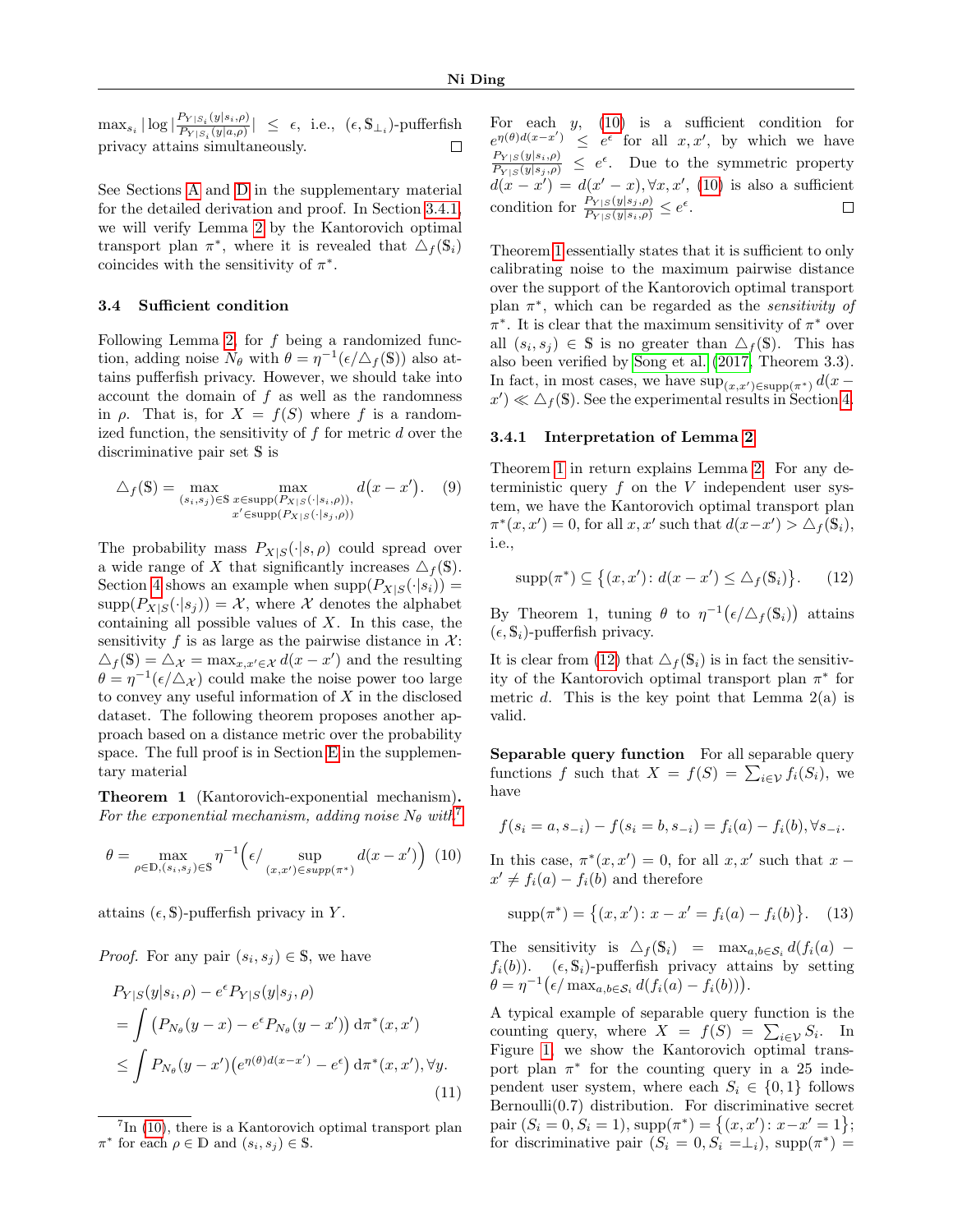<span id="page-5-0"></span>

Figure 1: The Kantorovich optimal transportation plan  $\pi^*$  in the V independent user system for the discriminative pair set  $\mathbb{S} = \{(S_i = 0, S_i = 1): i \in \mathcal{V}\}\$ in (a) and  $\mathbb{S} = \{(S_i = 0, S_i = \perp_i): i \in \mathcal{V}\}\$ in (b). The function f is a counting query  $X = f(S) = \sum_{i \in V} S_i$  and  $S = (S_i : i \in V) \sim \text{Binomial}(V, p)$ . We set  $V = 25$  and  $p = 0.7$ .

<span id="page-5-1"></span>

Figure 2: The Kantorovich optimal transportation plan  $\pi^*$  in the V independent user system for the discriminative pair  $S_1 = 0$  and  $S_1 = 1$  is in (a). There are V = 10 users. For each user *i*,  $S_i \sim \text{Bernoulli}(p_i)$  and so the counting query  $X = \sum_{i \in \mathcal{V}} S_i$  follows Poisson Binomial distribution.

 $\{(x, x') : x - x' \leq 1\}$ . In this case, adding noise  $N_{\theta}$ with  $\theta = \eta^{-1}(\epsilon/d(1))$  attains  $(\epsilon, \mathbb{S}_i \cup \mathbb{S}_{\perp_i})$ -pufferfish privacy.

This example is equivalent to the single-prior privacy for answering counting query  $f$  in [Kifer and](#page-9-6) [Machanavajjhala \(2014,](#page-9-6) Section 7.1.1), which can be extended to the pufferfish private histogram publishing (see [Kifer and Machanavajjhala, 2014,](#page-9-6) Section 7.1.2). The name 'single prior' refers to the same probability distributions of  $S_i$  for all i. [Kifer and Machanava](#page-9-6)[jjhala, 2014,](#page-9-6) Algorithm 1 proposes a segmented randomization scheme, in which the noise distribution in each segment needs to be determined by the prior knowledge  $\rho$ . Whereas, Lemma [2](#page-3-4) and Theorem [1](#page-4-4) work for different  $\rho$  and other query functions f. For example, assuming each user determines his/her own coin flipping probability, i.e.,  $S_i \sim \text{Bernoulli}(\rho_i)$ , we still have  $supp(\pi^*) = \{(x, x') : x - x' = 1\}$ . See the Kantorovich optimal transport plan  $\pi^*$  in Figure [2.](#page-5-1)

See Section [F](#page-14-1) in the supplementary materials for the full proof of Lemma [2\(](#page-3-4)a) and (b) by Theorem [1](#page-4-4) and the detailed derivation of [\(13\)](#page-4-6).

#### 3.5 Relaxed Sufficient Condition

The sufficient condition in Theorem [1](#page-4-4) is strict in that it enforces the inequality  $d(x-x') \leq \epsilon$  to hold for each  $(x, x') \in \text{supp}(\pi^*)$  in [\(11\)](#page-4-7). However, the integral in [\(11\)](#page-4-7) is a noised expected distance. Knowing that the randomization does not increase statistical differences, Theorem [1](#page-4-4) may result in a larger  $\theta$  that overkill the data utility.<sup>[8](#page-5-2)</sup> We relax this sufficient condition in the following theorem. The full proof is in Section [G](#page-16-0) in the supplementary material.

<span id="page-5-5"></span>Theorem 2 (relaxed sufficient condition). Let  $\theta(s_i, s_j)$  be the maximum value of  $\theta$  that holds the equalities

<span id="page-5-6"></span><span id="page-5-3"></span>
$$
\int e^{\eta(\theta)d(x-x')} \pi^*(x, x') dx = e^{\epsilon} p(x'|s_j), \qquad (14a)
$$

<span id="page-5-4"></span>
$$
\int e^{\eta(\theta)d(x-x')} \pi^*(x, x') dx' = e^{\epsilon} p(x|s_i), \qquad (14b)
$$

over all  $x$  and  $x'$ . For the exponential mechanism,

<span id="page-5-2"></span><sup>&</sup>lt;sup>8</sup>In [\(11\)](#page-4-7), the distance  $e^{\eta(\theta)d(x-x')}$  is averaged w.r.t. the joint probability  $\pi^*(x, x')$  and then randomized by  $P_{Y|X}(y|x) = P_{N_{\theta}}(y-x)$ . Therefore, it is randomized statistical distance.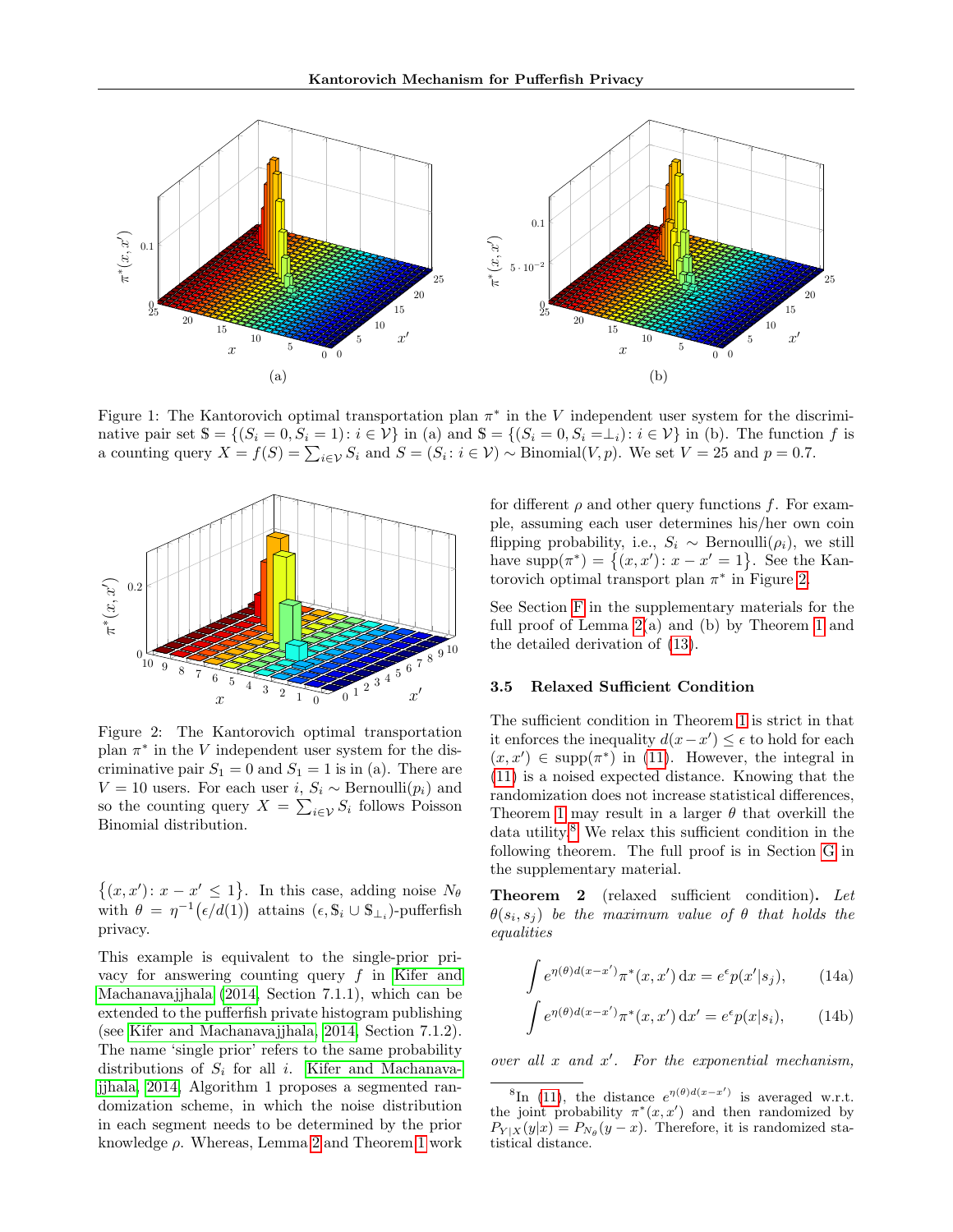adding noise  $N_{\theta}$  with  $\theta = \max_{\rho \in \mathbb{D}, (s_i, s_j) \in \mathbb{S}} \theta(s_i, s_j)$  attains  $(\epsilon, \mathbb{S})$ -pufferfish privacy in Y.

Proof. Rewrite [\(11\)](#page-4-7) as

$$
\int P_{N_{\theta}}(y-x')\left(e^{\eta(\theta)d(x-x')} - e^{\epsilon}\right) d\pi^*(x,x')
$$
  
= 
$$
\int P_{N_{\theta}}(y-x') \int \left(e^{\eta(\theta)d(x-x')} - e^{\epsilon}\right) \pi^*(x,x') dx dx'.
$$

Relaxing the condition  $e^{\eta(\theta)d(x-x')} \leq e^{\epsilon}, \forall x, x'$  to

$$
\int (e^{\eta(\theta)d(x-x')} - e^{\epsilon}) \pi^*(x, x') dx \le 0
$$
  

$$
\implies \int e^{\eta(\theta)d(x-x')} \pi^*(x, x') dx \le e^{\epsilon} p(x'|s_j), \forall x' \quad (15)
$$

still holds the inequality  $\frac{P_{Y|S}(y|s_i,\rho)}{P_{Y|S}(y|s_j,\rho)} \leq e^{\epsilon}$ . For  $\eta$ nonincreasing in  $\theta$ , the minimum  $\theta$  for the condition [\(15\)](#page-6-1) is the one that holds [\(15\)](#page-6-1) as an equality. We have [\(14a\)](#page-5-3). It can be shown in the same way that  $\int e^{\eta(\theta)d(x-x')} \pi^*(x,x') dx' \leq e^{\epsilon} p(x|s_j), \forall x$  is a relaxed sufficient condition for  $\frac{P_{Y|S}(y|s_j,\rho)}{P_{Y|S}(y|s_i,\rho)} \leq e^{\epsilon}$  and therefore [\(14b\)](#page-5-4). Maximize  $\theta$  that holds [\(14a\)](#page-5-3) and [\(14b\)](#page-5-4) over x' and x, respectively, and over all  $(s_i, s_j) \in S$ , we have Theorem [2.](#page-5-5)

The relaxation in Theorem [2](#page-5-5) produces an  $(\epsilon, \mathbb{S})$ pufferfish privacy achieving  $\theta$  that is smaller than the one in Theorem  $1<sup>9</sup>$  $1<sup>9</sup>$  $1<sup>9</sup>$  Though for continuous X solving the integral equations in [\(14\)](#page-5-6) could be complex, it is convenient to apply Theorem [2](#page-5-5) to the integer-valued metric  $d$ , where  $(14)$  reduces to

$$
\sum_{x,x'} e^{\eta(\theta)d(x-x')} \pi^*(x,x') = e^{\epsilon} p(x'|s_j), \quad \forall x' \quad (16a)
$$

$$
\sum_{x,x'} e^{\eta(\theta)d(x-x')} \pi^*(x,x') = e^{\epsilon} p(x|s_i), \quad \forall x \qquad (16b)
$$

and  $\theta(s_i, s_j)$  for each  $(s_i, s_j) \in \mathbb{S}$  can be determined by solving the polynomial equations above.

### <span id="page-6-0"></span>4 EXPERIMENT

In the UCI machine learning repository [\(Asuncion and](#page-8-10) [Newman, 2007\)](#page-8-10), the adult dataset was extracted from the census bureau database to predict whether the participant's income exceeds 50K/yr. It contains 32652 records and 15 attributes. In this experiment, we use 2 attributes/columns. Let  $S$  and  $X$  denote the columns 'race' and 'education', respectively. That is, we want

to publish the column 'education' while protecting the privacy of 'race' for all participants.

We assign a numeric index to  $X$ : value 1 denotes 'Bachelors', value 2 denotes 'Some-college' and so on. See horizontal axis in Figure [3\(](#page-7-0)a) for the alphabet  $\mathcal{X}$ containing all possible values of 'education'. Consider the events  $S = 'White'$  and  $S = 'Asian-Pac-Islander'.$ The probability of 'education'  $X$  conditioned on each event is plotted in Figure [3\(](#page-7-0)a). The support of both  $P_{X|S}(\cdot | \text{'White'}, \rho)$  and  $P_{X|S}(\cdot | \text{'Asian-Pac-Islander'}, \rho)$ is  $\mathcal{X} = \{1, \ldots, 14\}$ . In Figure [3\(](#page-7-0)a), we show the corresponding Kantorovich optimal transport plan  $\pi^*$ . Take the Laplace noise for example. We have  $\ell_1$ -norm  $d(z) = |z|$  and

$$
\Delta_{\mathcal{X}} = \max_{x, x' \in \mathcal{X}} |x - x'| = 14,
$$

$$
\max_{(x, x') \in \text{supp}(\pi^*)} |x - x'| = 2.
$$

<span id="page-6-1"></span>The noise power is much reduced if we calibrating  $\theta$  to the sensitivity of supp $(\pi^*)$  rather than  $\triangle_{\mathcal{X}}$ .

Increasing the privacy budget  $\epsilon$  from 0.8, we apply the sufficient condition in Theorem [1](#page-4-4) and the relaxed suf-ficient condition in Theorem [2](#page-5-5) to obtain  $\theta$  for Laplace noise. Figure [4](#page-7-1) shows the noise variance as a function of  $\epsilon$ . Here, the value of  $\theta$  in Theorem [2](#page-5-5) is obtained by solving the polynomial equations in [\(16\)](#page-6-3). It can be seen that the resulting noise power by the relaxed sufficient condition in Theorem [2](#page-5-5) is always less than Theorem [1.](#page-4-4)

### 5  $\delta$ -Approximation by Gaussian

<span id="page-6-3"></span>[Mironov \(2017\)](#page-9-3) pointed out two reasons that Gaussian noise is preferred over Laplace noise: the noise variance proportional to the  $\ell_2$ -norm is no larger than  $\ell_1$ -norm; the tail probability of Gaussian distribution decays faster than Laplace distribution. This section considers zero-mean Gaussian noise  $N_{\theta}$ :  $P_{N_{\theta}}(z)$  =  $\frac{1}{\sqrt{2\pi}\theta}e^{-\frac{z^2}{2\theta^2}}.$ 

It is shown in [Dwork et al. \(2014,](#page-9-0) Theorem 3.22) that for  $\delta \in (0,1)$ , Gaussian mechanism attains  $\delta$ -approximation of differential privacy:  $\log \frac{P_{Y|S}(y|s_i)}{P_{Y|S}(y|s_j)}$  $\vert \leq \epsilon$  for all neighboring  $s_i$  and  $s_j$  with probability at least  $1 - \delta$ . Following the definition of  $(\epsilon, \delta)$ -differential privacy, we say that Y is a  $\delta$ approximation of  $(\epsilon, \mathbb{S})$ -pufferfish privacy if

$$
\log \frac{P_{Y|S}(y|s_i, \rho) - \delta}{P_{Y|S}(y|s_j, \rho)} \le \epsilon, \ \log \frac{P_{Y|S}(y|s_j, \rho) - \delta}{P_{Y|S}(y|s_i, \rho)} \le \epsilon
$$

for all  $(s_i, s_j) \in \mathbb{S}$  and  $\rho \in \mathbb{D}$ . The theorem below states that to achieve this approximation, it suffices to calibrate the standard deviation  $\theta$  of Gaussian noise

<span id="page-6-2"></span><sup>&</sup>lt;sup>9</sup>For two functions  $f_1(\theta)$  and  $f_2(\theta)$  both nonincreasing in  $\theta$ ,  $f_1^{-1}(a) \leq f_2^{-1}(a)$ ,  $\forall a$ .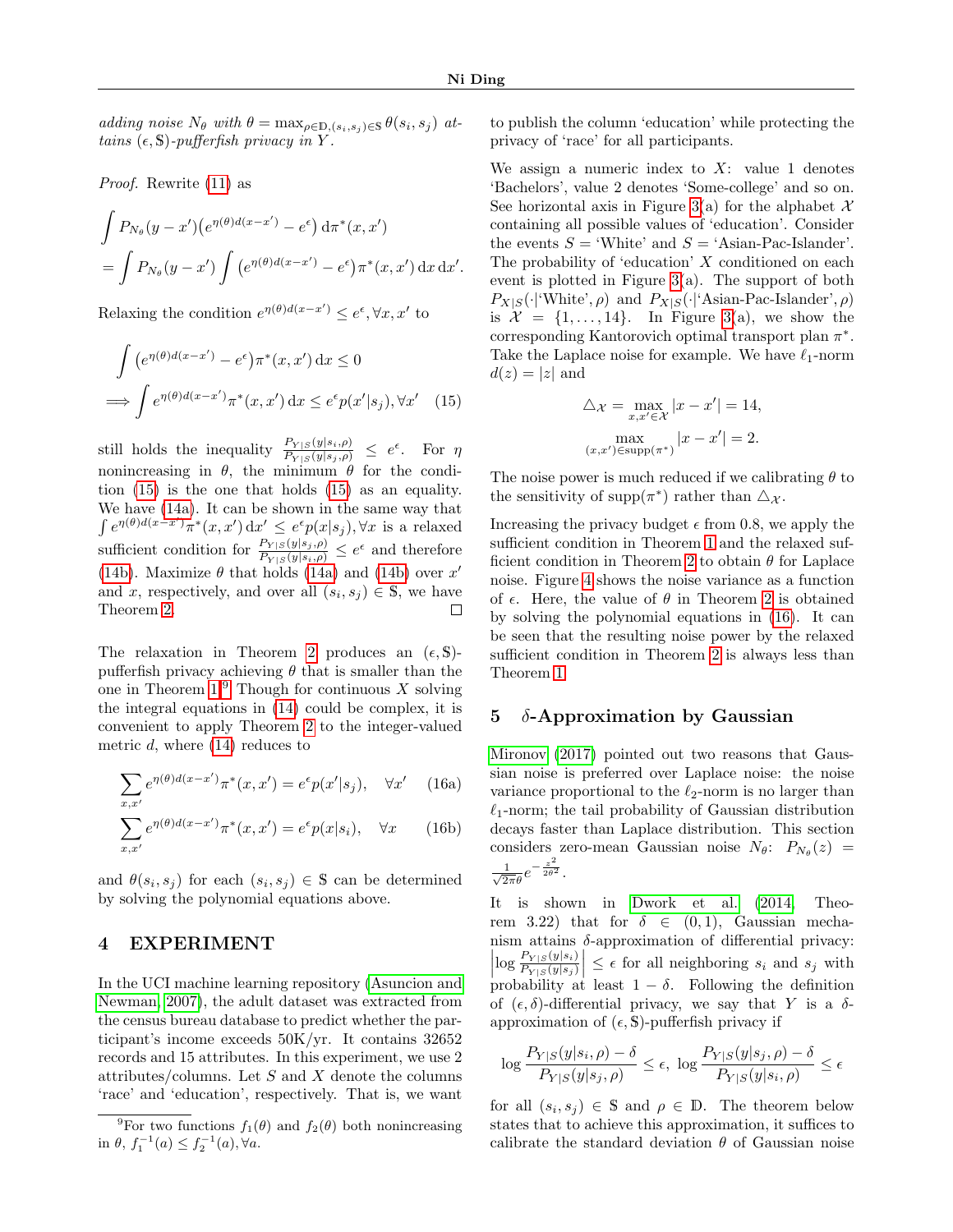<span id="page-7-0"></span>

Figure 3: For S and X being the attributes 'race' and 'education', respectively, in the adult database [\(Asuncion](#page-8-10) [and Newman, 2007\)](#page-8-10), (a) shows the distribution of 'education' conditioned on two events: the 'race' is 'White' and the 'race' is 'Asian-Pac-Islander'. (b) shows the corresponding Kantorovich optimal transport plan  $\pi^*$ .

<span id="page-7-1"></span>

Figure 4: The variance of Laplace noise then Theorem [1](#page-4-4) and Theorem [2](#page-5-5) are applied to the optimal transportation plan  $\pi^*$  in Figure [3\(](#page-7-0)b).

to the sensitivity of the Kantorovich optimal transport plan.

<span id="page-7-3"></span>**Theorem 3.** For  $\delta \in (0,1)$  and  $N_{\theta}$  being zeromean Gaussian noise, Y attains  $\delta$ -approximation of  $\epsilon$ -pufferfish privacy

(a) if 
$$
\theta \ge \frac{\sqrt{2 \log(1.25/\delta)}}{\epsilon} \triangle
$$
 for all  $\epsilon \le 1$ ;  
\n(b) if  $\theta = \frac{\triangle}{\epsilon} c$  for  $c > 0.41\delta^{-\frac{1}{3}} + \sqrt{(0.41\delta^{-\frac{1}{3}})^2 + \frac{\epsilon}{2}}$ ,

where  $\triangle$  =  $\sup_{(x,x') \in supp(\pi^*)} |x - x'|$  is the  $\ell_1$ sensitivity of the Kantorovich optimal transport plan  $\pi^*$ .

*Proof.* Let 
$$
\theta = \frac{\Delta}{\epsilon} c
$$
. To have  
\n
$$
P_{Y|S}(y|s_i, \rho) - e^{\epsilon} P_{Y|S}(y|s_j, \rho)
$$
\n
$$
= \int \frac{1}{\sqrt{2\pi}\theta} \left( e^{-\frac{(y-x)^2}{2\theta^2}} - e^{\epsilon - \frac{(y-x')^2}{2\theta^2}} \right) d\pi^*(x, x') \le 0,
$$

it suffice to make  $\frac{(y-x')^2-(y-x)^2}{2\theta^2}$  $\frac{2-(y-x)^2}{2\theta^2} \leq \frac{2\Delta|y-x|+\Delta^2}{2\theta^2} \leq$  $\epsilon \Longrightarrow \frac{|y-x|}{\theta} \leq c - \frac{\epsilon}{2c}$ , where  $\frac{|Y-X|}{\theta} = \frac{N_{\theta}}{\theta}$  is standard normally distributed. To have  $Pr(\frac{|y-x|}{\theta} \le t) \ge 1 - \delta$ , we use the Gaussian tail bound  $Pr(\frac{y-x}{\theta} > t)$  <  $\frac{1}{\sqrt{2}}$  $\frac{1}{2\pi i}e^{-\frac{t^2}{2}} < \frac{\delta}{2}$ , which can be written as

<span id="page-7-2"></span>
$$
\log t + \frac{t^2}{2} > \log \sqrt{\frac{2}{\pi}} \frac{1}{\delta}.\tag{17}
$$

Substituting  $t = c - \frac{\epsilon}{2c}$ , we have  $c^2 > 2 \log(1.25/\delta)$  and (a). To prove (b), we relieve the constraint  $\epsilon \leq 1$  and apply the inequality  $t - 1 \ge \log t$ ,  $\forall t > 0$  to [\(17\)](#page-7-2), i.e., request  $\log t + \log \frac{t^2}{2} + 1 \ge \log t + \log \frac{t^2}{2} > \log \sqrt{\frac{2}{\pi}} \frac{1}{\delta}$ . We have  $t = c - \frac{\epsilon}{2c} > \left(\frac{2}{e}\right)^{\frac{1}{3}} \left(\frac{2}{\pi}\right)^{\frac{1}{6}} \delta^{-\frac{1}{3}}, \text{ where } \left(\frac{2}{e}\right)^{\frac{1}{3}} \left(\frac{2}{\pi}\right)^{\frac{1}{6}} =$ 0.8373. Solving the quadratic inequality  $c - \frac{\epsilon}{2c}$  >  $0.84\delta^{-\frac{1}{3}}$ , we get  $c > 0.41\delta^{-\frac{1}{3}} + \sqrt{(0.41\delta^{-\frac{1}{3}})^2 + \frac{\epsilon}{2}}$ . See Section [H](#page-18-0) in the supplementary material for the full proof of Theorem [3.](#page-7-3)  $\Box$ 

The proof of Theorem  $3(a)$  is similar to [Dwork et al.](#page-9-0) [\(2014,](#page-9-0) Appendix A) for  $(\epsilon, \delta)$ -differential privacy, except that the noise should be calibrated to the sensitivity of the Kantorovich optimal transport plan  $\pi^*$ , instead of the query function f.

**Remark [1](#page-4-4).** Lemma [1,](#page-3-3) Theorem 1 and Theorem  $3(a)$ parallel the well-known results on Laplace, exponential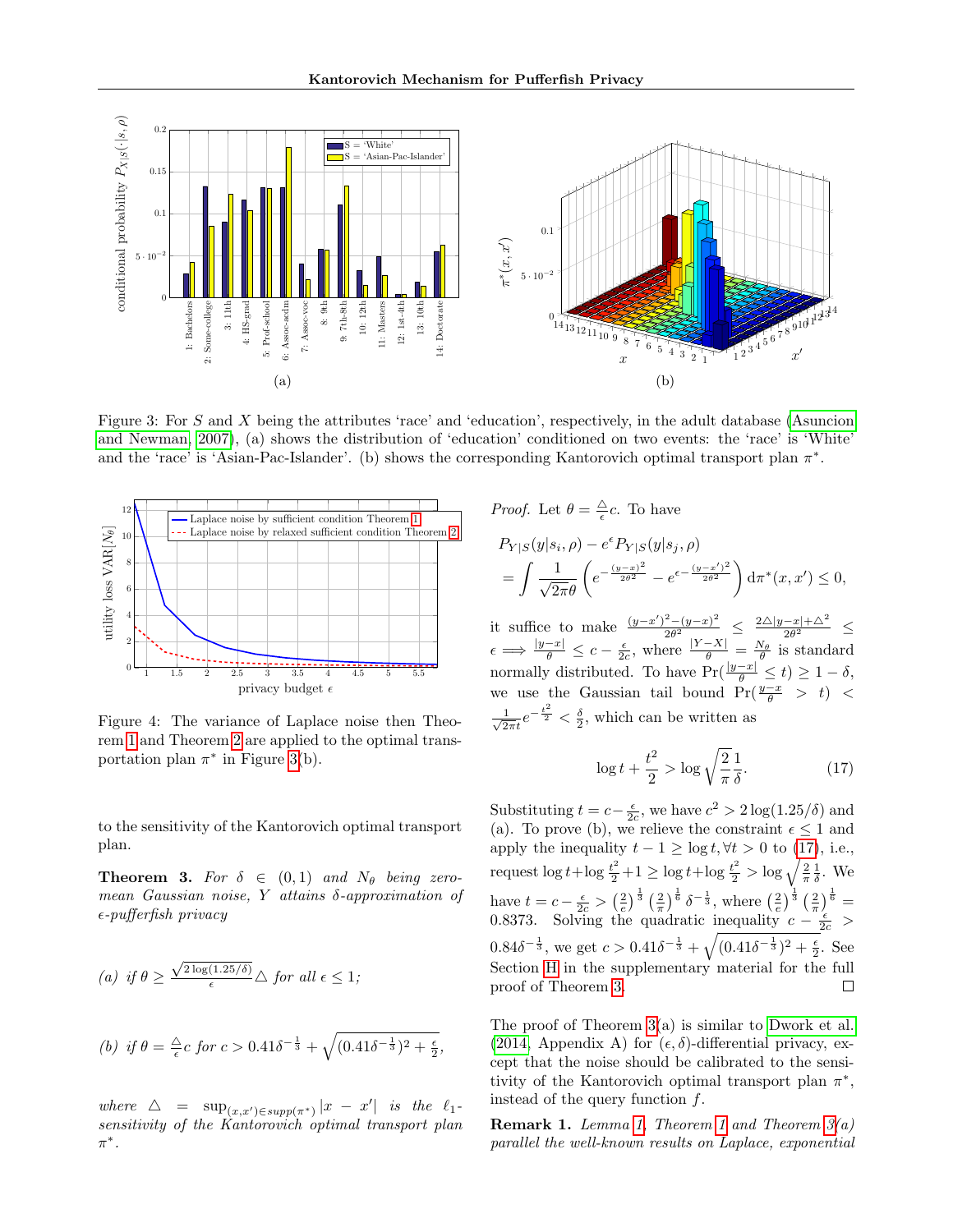and Gaussian mechanisms for differential privacy: replacing the sensitivity of the query function f in Theorems 3.6, 3.10 and 3.22 in [Dwork et al.](#page-9-0) [\(2014\)](#page-9-0) by the maximum pairwise distance in the Kantorovich optimal transport plan  $\pi^*$  over all  $(s_i, s_j) \in \mathbb{S}$  and  $\rho \in \mathbb{D}$ , the additive noise mechanism attains pufferfish privacy.

# 6 CONCLUSION

We studied the problem of how to attain pufferfish privacy, the  $\epsilon$ -indistinguishability when the secret S is correlated with the public data  $X$ , by adding independent noise  $N$  to  $X$ . We proved that calibrating noise to the maximum pairwise distance over the support of the Kantorovich optimal transport plan  $\pi^*$  attains pufferfish privacy. Unlike the difficulty in determining the optimal transport plan in the existing  $\infty$ -Wasserstein mechanism,  $\pi^*$  is directly obtained by the conditional probabilities  $P_{X|S}(\cdot|s_i, \rho)$  and  $P_{X|S}(\cdot|s_j, \rho)$  for every secret pair  $(s_i, s_j)$ . We also derived a relaxed sufficient condition and showed that it enhances data utility for integer-valued X.

This paper in fact proposes a method for attaining the pufferfish privacy based on the mass transport cost upper bound  $C(x, x'; \theta)$ : for any noise distribution  $P_{N_{\theta}}(\cdot)$  such that  $P_{N_{\theta}}(y-x) \leq$  $C(x, x'; \theta) P_{N_{\theta}}(y - x'), \forall x, x', y$ , pufferfish privacy attains if  $\sup_{(x,x')\in \text{supp}(\pi^*)} C(x,x';\theta) \leq e^{\epsilon}$ , for all  $(s_i, s_j) \in \pi^*$  and  $\rho \in \mathbb{D}$ . See [\(11\)](#page-4-7). Here,  $C(x, x'; \theta)$ does not need to be an exponential function. Therefore, it is worth exploring noise distributions other than the exponential mechanism. For  $P_{X|S}(\cdot|s,\rho)$  being Gaussian distribution or Gaussian mixture model for all s, the Kantorovich optimal transport plan  $\pi^*$ is fully characterized by the mean and covariance matrix [\(Takatsu, 2010;](#page-9-14) [Delon and Desolneux, 2020\)](#page-8-11). Since Gaussian models are widely used in machine learning, it is of interest whether the Kantorovich mechanism can be apply to the privacy-preserving pattern recognition problems.

#### Acknowledgements

The author would like to thank A/Prof Olya Ohrimenko for helping her initiate the study on pufferfish privacy and Prof Ben Rubinstein for his useful advice on the dissemination of the research results in this paper.

### References

<span id="page-8-10"></span>Asuncion, A. and Newman, D. (2007). UCI machine learning repository https://archive.ics.uci.edu/ml/index.php.

- <span id="page-8-1"></span>Barak, B., Chaudhuri, K., Dwork, C., Kale, S., McSherry, F., and Talwar, K. (2007). Privacy, accuracy, and consistency too: A holistic solution to contingency table release. In Proceedings of the Twenty-Sixth ACM SIGMOD-SIGACT-SIGART Symposium on Principles of Database Systems, PODS '07, page 273–282, New York, NY, USA. Association for Computing Machinery.
- <span id="page-8-7"></span>Champion, T., De Pascale, L., and Juutinen, P. (2008). The  $\infty$ -Wasserstein distance: Local solutions and existence of optimal transport maps. SIAM Journal on Mathematical Analysis, 40(1):1– 20.
- <span id="page-8-8"></span>De Pascale, L. and Louet, J. (2019). A study of the dual problem of the one-dimensional  $l_{\infty}$ -optimal transport problem with applications. Journal of Functional Analysis, 276(11):3304–3324.
- <span id="page-8-11"></span>Delon, J. and Desolneux, A. (2020). A Wassersteintype distance in the space of Gaussian mixture models. SIAM Journal on Imaging Sciences, 13(2):936– 970.
- <span id="page-8-3"></span>Ding, N. and Farokhi, F. (2020). Developing nonstochastic privacy-preserving policies using agglomerative clustering. IEEE Transactions on Information Forensics and Security, 15:3911–3923.
- <span id="page-8-4"></span>Ding, N., Liu, Y., and Farokhi, F. (2021). A linear reduction method for local differential privacy and log-lift. In 2021 IEEE International Symposium on Information Theory (ISIT), pages 551–556, Melbourne.
- <span id="page-8-2"></span>du Pin Calmon, F. and Fawaz, N. (2012). Privacy against statistical inference. In 2012 50th Annual Allerton Conference on Communication, Control, and Computing (Allerton), pages 1401–1408.
- <span id="page-8-9"></span>Duchi, J. C., Jordan, M. I., and Wainwright, M. J. (2013). Local privacy and statistical minimax rates. In 2013 IEEE 54th Annual Symposium on Foundations of Computer Science, pages 429–438.
- <span id="page-8-5"></span>Dwork, C. (2006). Differential privacy. In Bugliesi, M., Preneel, B., Sassone, V., and Wegener, I., editors, Automata, Languages and Programming, pages 1– 12, Berlin, Heidelberg. Springer Berlin Heidelberg.
- <span id="page-8-0"></span>Dwork, C. (2008). Differential privacy: A survey of results. In Agrawal, M., Du, D., Duan, Z., and Li, A., editors, Theory and Applications of Models of Computation, pages 1–19, Berlin, Heidelberg. Springer Berlin Heidelberg.
- <span id="page-8-6"></span>Dwork, C., McSherry, F., Nissim, K., and Smith, A. (2006). Calibrating noise to sensitivity in private data analysis. In Halevi, S. and Rabin, T., editors, Theory of Cryptography, pages 265–284, Berlin, Heidelberg. Springer Berlin Heidelberg.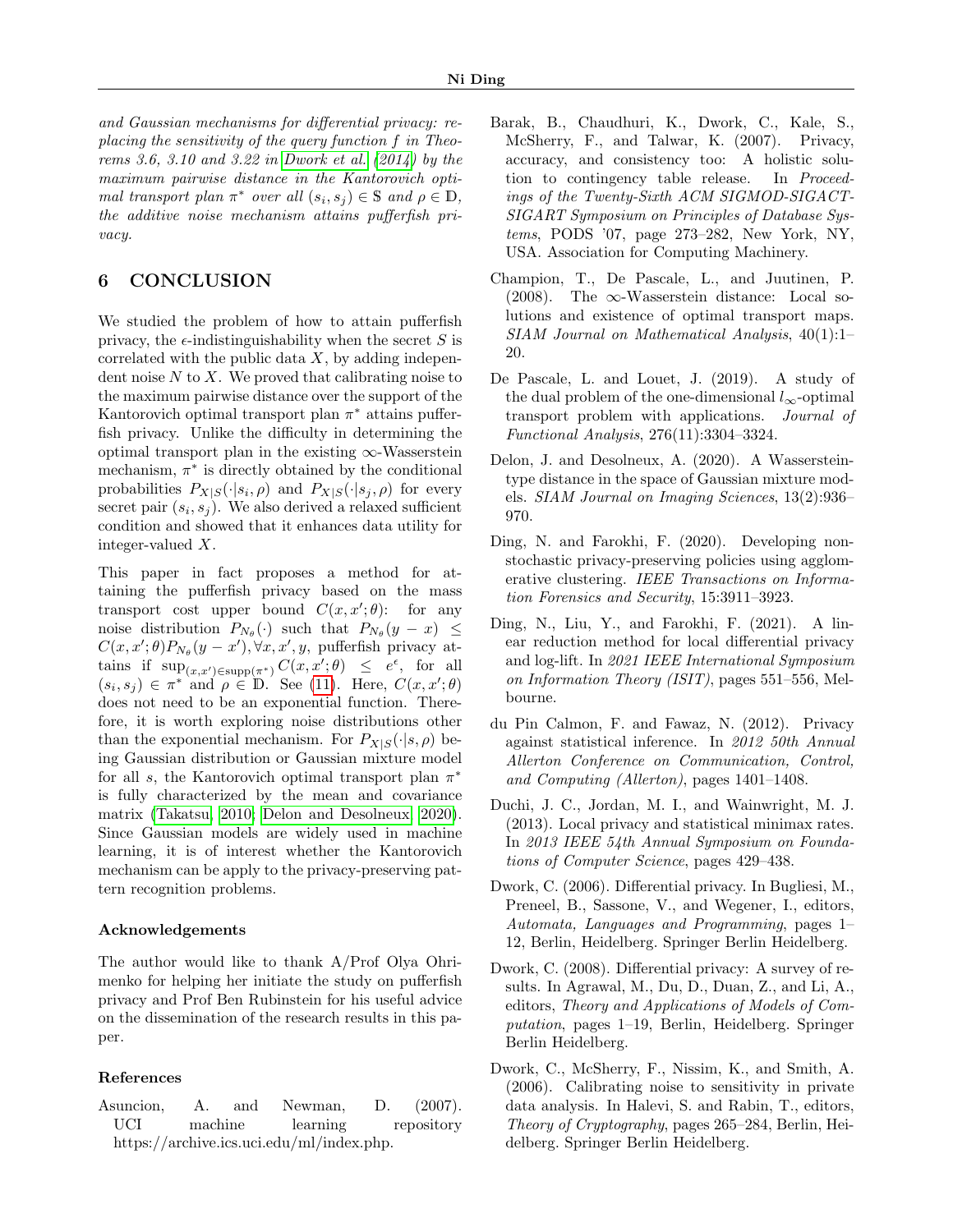- <span id="page-9-1"></span>Dwork, C. and Nissim, K. (2004). Privacy-preserving datamining on vertically partitioned databases. In Franklin, M., editor, Advances in Cryptology – CRYPTO 2004, pages 528–544, Berlin, Heidelberg. Springer Berlin Heidelberg.
- <span id="page-9-0"></span>Dwork, C., Roth, A., et al. (2014). The algorithmic foundations of differential privacy. Found. Trends Theor. Comput. Sci., 9(3-4):211–407.
- <span id="page-9-11"></span>He, X., Machanavajjhala, A., and Ding, B. (2014). Blowfish privacy: Tuning privacy-utility trade-offs using policies. In Proceedings of the 2014 ACM SIGMOD International Conference on Management of Data, SIGMOD '14, page 1447–1458, Snowbird, Utah, USA. Association for Computing Machinery.
- <span id="page-9-4"></span>Issa, I., Wagner, A. B., and Kamath, S. (2020). An operational approach to information leakage. IEEE Transactions on Information Theory, 66(3):1625– 1657.
- <span id="page-9-5"></span>Kifer, D. and Machanavajjhala, A. (2012). A rigorous and customizable framework for privacy. In Proceedings of the 31st ACM SIGMOD-SIGACT-SIGAI Symposium on Principles of Database Systems, PODS '12, page 77–88, New York, NY, USA. Association for Computing Machinery.
- <span id="page-9-6"></span>Kifer, D. and Machanavajjhala, A. (2014). Pufferfish: A framework for mathematical privacy definitions. ACM Transactions on Database Systems, 39(1).
- <span id="page-9-8"></span>Liang, W., Chen, H., Liu, R., Wu, Y., and Li, C. (2020). A pufferfish privacy mechanism for monitoring web browsing behavior under temporal correlations. Computers & Security, 92:101754.
- <span id="page-9-7"></span>Makhdoumi, A., Salamatian, S., Fawaz, N., and Médard, M.  $(2014)$ . From the information bottleneck to the privacy funnel. In 2014 IEEE Information Theory Workshop (ITW 2014), pages 501–505.
- <span id="page-9-3"></span>Mironov, I.  $(2017)$ . Rényi differential privacy. In  $2017$ IEEE 30th Computer Security Foundations Sympo $sium (CSF)$ , pages 263–275.
- <span id="page-9-2"></span>Sankar, L., Rajagopalan, S. R., and Poor, H. V. (2013). Utility-privacy tradeoffs in databases: An information-theoretic approach. IEEE Transactions on Information Forensics and Security, 8(6):838– 852.
- <span id="page-9-13"></span>Santambrogio, F. (2015). Optimal transport for applied mathematicians. Birkäuser, NY, 55(58-63):94.
- <span id="page-9-10"></span>Sarwate, A. D. and Sankar, L. (2014). A rate-disortion perspective on local differential privacy. In 2014 52nd Annual Allerton Conference on Communication, Control, and Computing (Allerton), pages 903–908.
- <span id="page-9-9"></span>Song, S., Wang, Y., and Chaudhuri, K. (2017). Pufferfish privacy mechanisms for correlated data. In

Proceedings of the 2017 ACM International Conference on Management of Data, page 1291–1306, New York, NY, USA.

- <span id="page-9-14"></span>Takatsu, A. (2010). On Wasserstein geometry of Gaussian measures. In Probabilistic approach to geometry, pages 463–472. Mathematical Society of Japan.
- <span id="page-9-12"></span>Villani, C. (2009). Optimal transport: old and new, volume 338. Springer.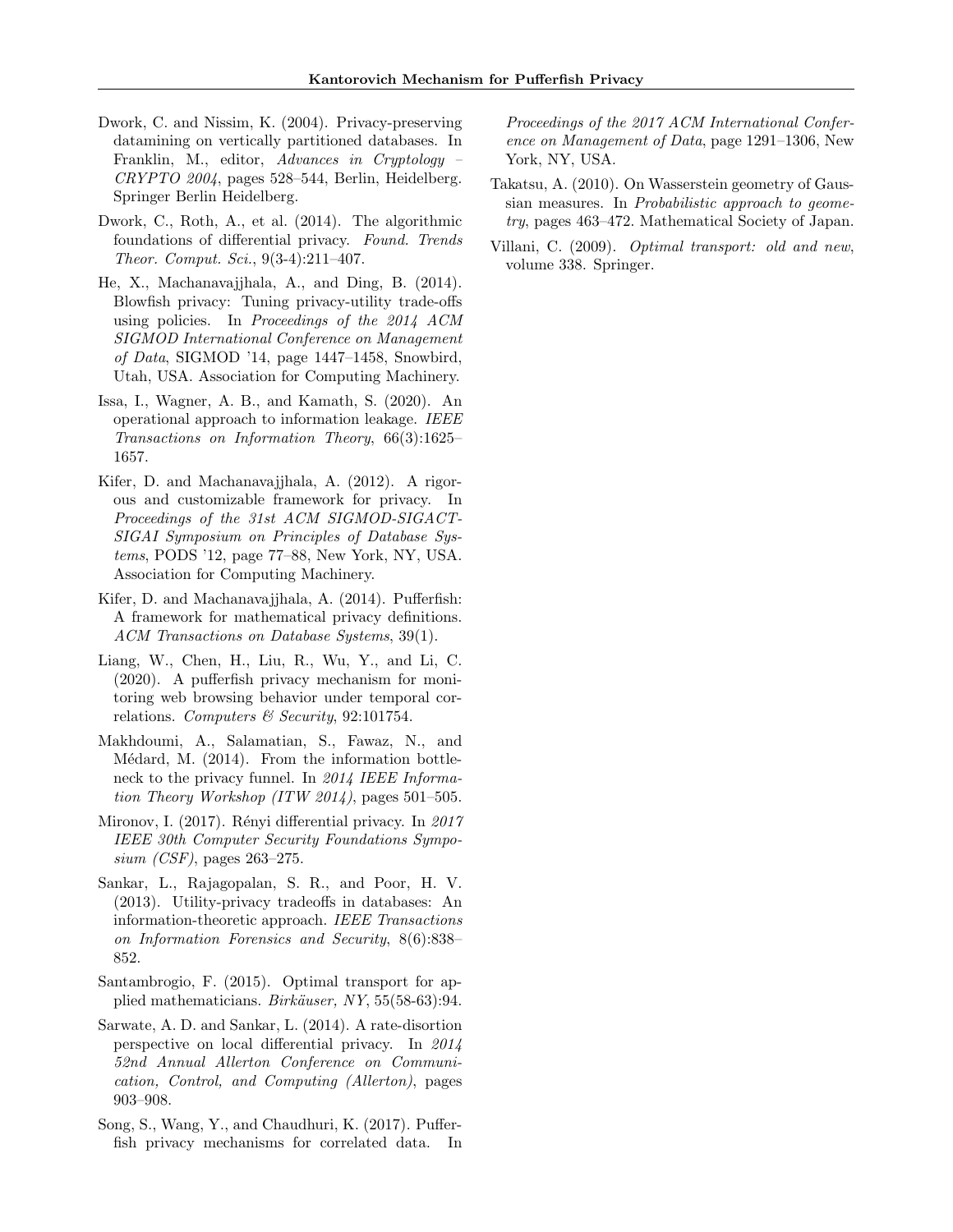# Supplementary Material: Kantorovich Mechanism for Pufferfish Privacy

### <span id="page-10-0"></span>A V INDEPENDENT USER SYSTEM

In the V independent user system, Let  $\rho$  be the prior knowledge about the probability distribution  $P_{S_i}(\cdot)$  for all  $i \in \mathcal{V}$ . Since  $S_i$ 's are independent random variables,  $P_S(s) = \Pi_{i \in \mathcal{V}} P_{S_i}(s_i)$  and  $P_{S|S_i}(s|s_i) = P_{S_{i}}(s_{-i}), \forall i \in \mathcal{V}$ , where  $S_{-i} = (S_j : j \in \mathcal{V} \setminus \{i\})$  denote the multiple random variable excluding dimension i. We also have the conditional probabilities

$$
P_{X|S_i}(x|a, \rho) = \Pr(f(S) = x|S_i = a)
$$
  
=  $\int_{S_{-i}(x,a)} P_{S|S_i}(s|a, \rho) ds_{-i}$   
=  $\int_{S_{-i}(x,a)} P_{S_{-i}}(s_{-i}) ds_{-i}$   
=  $\Pr(f(S_i = a, S_{-i}) = x)$ ,  

$$
P_{X|S_i}(x | \perp_i, \rho) = \Pr(f(S) = x)
$$
  
=  $\int_{S(x)} P_{S|S_i}(s | \perp_i) ds$   
=  $\int_{S(x)} P_{S(s)} ds$   
=  $\int (\int_{S_{-i}(x,s_i)} P_{S_{-i}}(s_{-i}) ds_{-i}) P_{S_i}(s_i) ds_i$   
=  $\int P_{X|S_i}(x|s_i, \rho) P_{S_i}(s_i) ds_i$ ,

<span id="page-10-1"></span>where  $S(x) = \{s: x = f(s)\}\$  and  $S_{-i}(x, a) = \{s_{-i}: x = f(s_i = a, s_{-i})\}\.$  The last equality above means  $Pr(f(S) = x) = \mathbb{E}_{S_i}[Pr(f(S) = x|S_i)].$ 



Figure 5: The conditional probability  $P_{X|S_i}(x|s_i, \rho)$  for the events  $S_i = 0, S_i = 1$  and  $S_i = \perp_i$  in the V independent user system. The number of users is  $V = 25$ . Each  $S_i \sim \text{Bernoulli}(0.7)$ . The function f is a counting query  $X = f(S) = \sum_{i \in \mathcal{V}} S_i$  and  $X \sim \text{Binomial}(25, 0.7)$ .

In Figure [5,](#page-10-1) we show the conditional probability mass function  $P_{X|S_i}(x|\cdot,\rho)$  in an  $V = 25$  independent user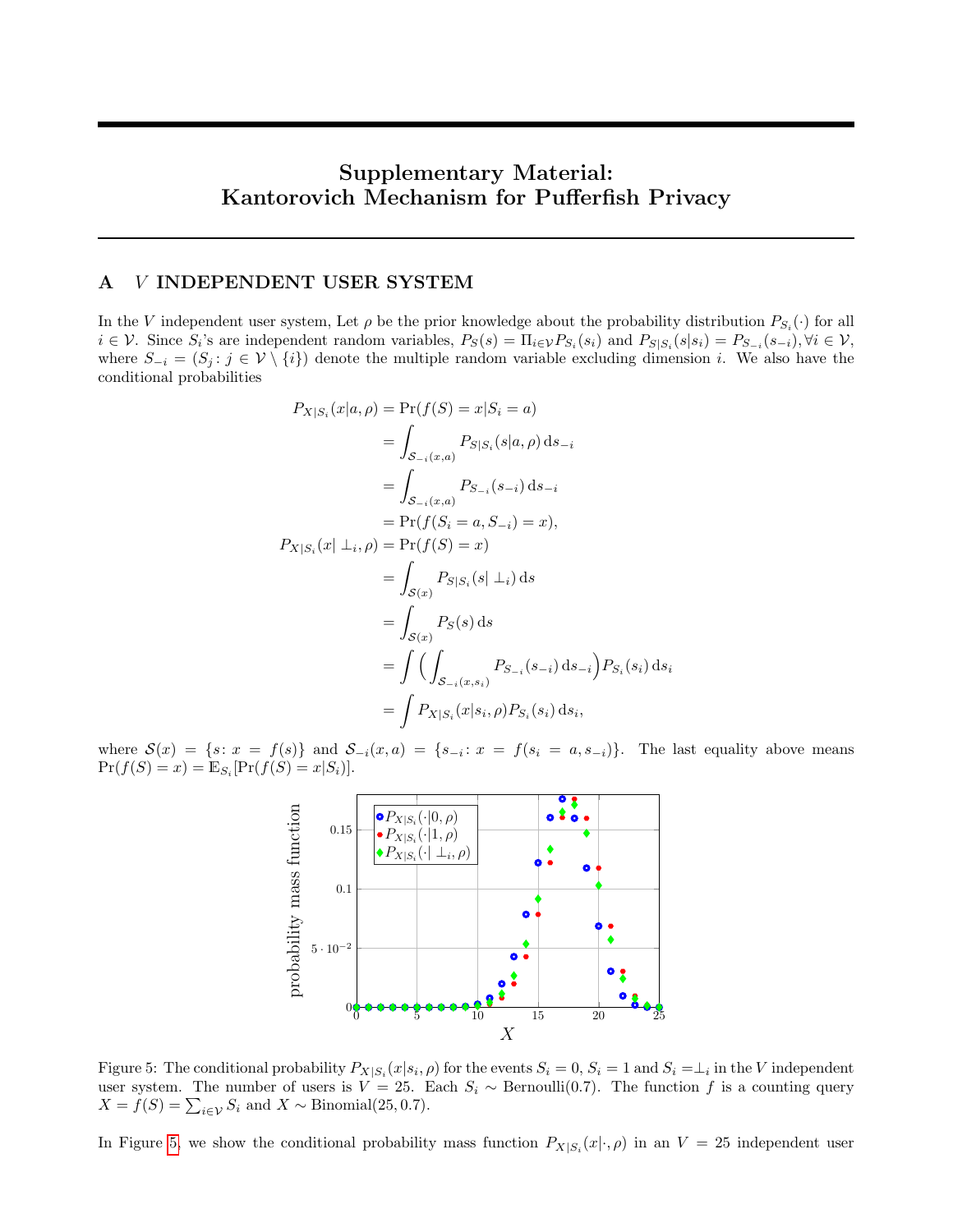system, where  $S_i \in \{0, 1, \perp_i\}$ . Each dimension  $S_i$  in the multiple random variable  $S = (S_i : i \in V)$  follows Bernoulli(p) distribution, where  $p = 0.7$ . The corresponding Kantorovich optimal transport plan  $\pi^*$  is shown in Figure 1 in the main submission.

For  $Y = X + N$ , where N is independent of X,

$$
P_{Y|S_i}(y|a, \rho) = \int P_N(y-x) P_{X|S_i}(x|a, \rho) dx
$$
  
= 
$$
\int P_N(y - f(s_i = a, s_{-i})) P_{S_{-i}}(s_{-i}) ds_{-i},
$$
  

$$
P_{Y|S_i}(y| \perp_i, \rho) = \int P_N(y-x) P_{X|S_i}(x| \perp_i, \rho) dx
$$
  
= 
$$
\int P_N(y - f(s)) P_S(s) ds
$$
  
= 
$$
\int P_N(y - f(s_i, s_{-i})) P_{S_{-i}}(s_{-i}) P_{S_i}(s_i) ds_{-i} ds_i
$$
  
= 
$$
\int P_{Y|S_i}(y|s_i, \rho) P_{S_i}(s_i) ds_i.
$$

The last equality above means  $P_{Y|S_i}(y | \perp_i, \rho) = \mathbb{E}_{S_i}[P_{Y|S_i}(y | \cdot, \rho)].$ 

# <span id="page-11-0"></span>B PROOF of LEMMA [1](#page-3-3)

Denote  $[z]_+ = \max\{z, 0\}$  for all  $z \in \mathbb{R}$ . First, for all  $\pi \in \Gamma(s_i, s_j)$ ,  $\inf_{\pi \in \Gamma(s_i, s_j)} \sup_{(x, x') \in \text{supp}(\pi)} \left( \frac{|x - x'|}{\theta} - \epsilon \right) = 0$ is equivalent to

<span id="page-11-2"></span><span id="page-11-1"></span>
$$
\inf_{\pi \in \Gamma(s_i, s_j)} \int \left[ \frac{|x - x'|}{\theta} - \epsilon \right]_+ \mathrm{d}\pi(x, x') = 0.
$$

Then, for the  $\infty$ -Wasserstein mechanism with  $\theta = \frac{1}{\epsilon} \max_{\rho \in \mathbb{D}, (s_i, s_j) \in \mathbb{S}} W_{\infty}(s_i, s_j)$  proposed by [Song et al. \(2017\)](#page-9-9), we have

$$
\theta = \frac{1}{\epsilon} \max_{\rho \in \mathbb{D}, (s_i, s_j) \in \mathbb{S}} W_{\infty}(s_i, s_j)
$$
\n
$$
= \frac{1}{\epsilon} \max_{\rho \in \mathbb{D}, (s_i, s_j) \in \mathbb{S}} \inf_{\pi \in \Gamma(s_i, s_j)} \sup_{(x, x') \in \text{supp}(\pi)} |x - x'|
$$
\n
$$
= \max_{\rho \in \mathbb{D}, (s_i, s_j) \in \mathbb{S}} \left\{ \theta \colon \inf_{\pi \in \Gamma(s_i, s_j)} \sup_{(x, x') \in \text{supp}(\pi)} \left( \frac{|x - x'|}{\theta} - \epsilon \right) = 0 \right\}
$$
\n
$$
= \max_{\rho \in \mathbb{D}, (s_i, s_j) \in \mathbb{S}} \left\{ \theta \colon \inf_{\pi \in \Gamma(s_i, s_j)} \int \left[ \frac{|x - x'|}{\theta} - \epsilon \right]_+ d\pi(x, x') = 0 \right\}
$$
\n
$$
= \max_{\rho \in \mathbb{D}, (s_i, s_j) \in \mathbb{S}} \left\{ \theta \colon \int \left[ \frac{|x - x'|}{\theta} - \epsilon \right]_+ d\pi^*(x, x') = 0 \right\}
$$
\n
$$
= \max_{\rho \in \mathbb{D}, (s_i, s_j) \in \mathbb{S}} \left\{ \theta \colon \sup_{(x, x') \in \text{supp}(\pi^*)} \left( \frac{|x - x'|}{\theta} - \epsilon \right) = 0 \right\}
$$
\n
$$
= \frac{1}{\epsilon} \max_{\rho \in \mathbb{D}, (s_i, s_j) \in \mathbb{S}} \sup_{(x, x') \in \text{supp}(\pi^*)} |x - x'|.
$$
\n(20)

The infinum in [\(19\)](#page-11-1) is a Kantorovich optimal transport problem that determines  $W_1$  distance. Here,  $\left[\frac{|\cdot|}{\theta} - \epsilon\right]$ + is a convex function for all  $\theta$  and  $\epsilon$ . Therefore, in [\(20\)](#page-11-2), we substitute by the Kantorovich optimal transport plan  $\pi^*$ , i.e., the minimizer of  $\inf_{\pi \in \Gamma(s_i, s_j)} \int \left[ \frac{|x - x'|}{\theta} - \epsilon \right]_+ d\pi(x, x').$  $\Box$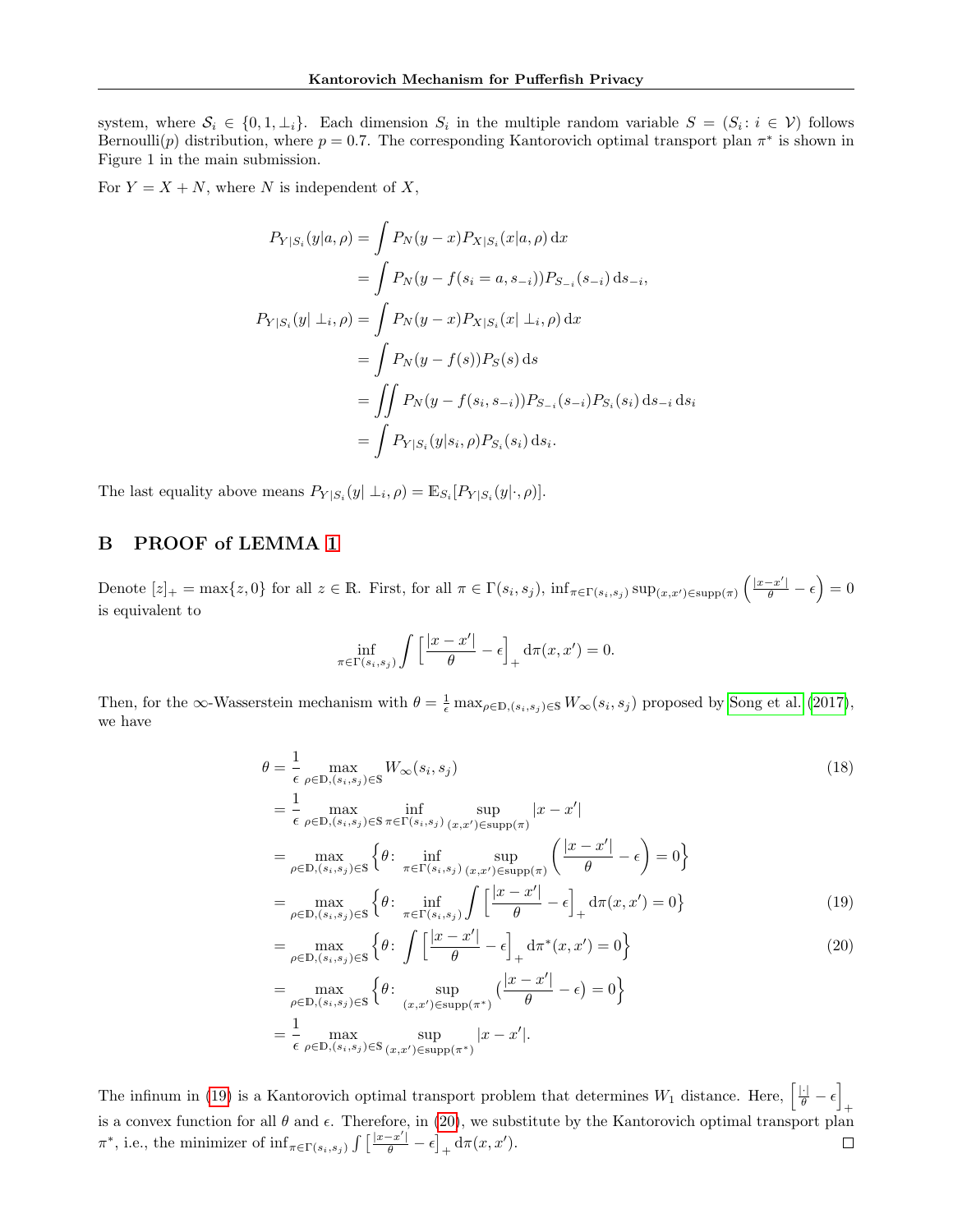# <span id="page-12-0"></span>C EFFICIENT SOLUTION TO TWO PROBLEMS IN [Song et al.](#page-9-9) [\(2017\)](#page-9-9) BY LEMMA [1](#page-3-3)

<span id="page-12-1"></span>For the two examples in [Song et al. \(2017,](#page-9-9) Section 3.1), we show how to determine  $\theta$  by Lemma [1](#page-12-1). Table 1 shows the probabilities of X conditioned on two instances  $s_i$  and  $s_j$  of S.

|                           | $=1$ | $X = 2$ | $X=3$ | $=4$ |
|---------------------------|------|---------|-------|------|
| $P_{X S}(\cdot s_i,\rho)$ | 73   |         | ು     |      |
| $P_{X S}(\cdot s_j,\rho)$ |      |         |       |      |

<span id="page-12-2"></span>We first obtain the joint cumulative mass function (CMF) of the Kantorovich optimal transport plan  $\pi^*((-\infty, x], (-\infty, x']) = \min\{F(x|s_i), F(x'|s_j)\}\$ in Table [2](#page-12-2) and then the join probability mass function (PMF)  $\pi^*(x, x')$  in Table [3.](#page-12-3)<sup>[10](#page-12-4)</sup>

Table 2:  $\pi^*((-\infty, x], (-\infty, x'])$ 

|       | $X'=1$ | $X'=2$ | $X'=3$ | $X'=4$ |
|-------|--------|--------|--------|--------|
| $X=1$ | 1/4    | 1/3    | 1/3    | 1/3    |
| $X=2$ | 1/4    | 1/2    | 1/2    | 1/2    |
| $X=3$ | 1/4    | 1/2    | 2/3    | 5/6    |
| $X=4$ | 1 / 4  | 1/2    | 2/3    |        |

Table 3: 
$$
\pi^*(x, x')
$$

|       | $X'=1$ |      | $X' = 2$ $X' = 3$ $X' = 4$ |  |
|-------|--------|------|----------------------------|--|
| $X=1$ |        | 1/12 |                            |  |
| $X=2$ |        | 1/6  |                            |  |
| $X=3$ |        |      |                            |  |
| $X=4$ |        |      |                            |  |

<span id="page-12-3"></span>We have  $\sup_{(x,x')\in \text{supp}(\pi^*)} |x-x'| = 1$ . Applying Lemma 1, adding Laplace noise with  $\theta = \frac{1}{\epsilon}$  attains pufferfish privacy.

<span id="page-12-5"></span>Table [4](#page-12-5) shows the second example of the conditional probabilities  $P_{X|S}(\cdot|s_i, \rho)$  and  $P_{X|S}(x|s_j, \rho)$ , for which we have the joint CMF and PMF in Tables [5](#page-13-1) and [6,](#page-13-2) respectively. By Lemma 2, adding Laplace noise with  $\theta = \frac{2}{\epsilon}$ attains pufferfish privacy.

| Table 4: 2nd example of $P_{X S}$ |  |
|-----------------------------------|--|
|-----------------------------------|--|

|                           | $X=1$   |       |     | $X=2$ $X=3$ $X=4$ | $X=5$ |
|---------------------------|---------|-------|-----|-------------------|-------|
| $P_{X S}(\cdot s_i,\rho)$ | $0.2\,$ | 0.225 | 0.5 | 0.075             |       |
| $P_{X S}(\cdot s_j,\rho)$ |         | 0.075 | 0.5 | 0.225             | 0.2   |
|                           |         |       |     |                   |       |

<span id="page-12-4"></span><sup>10</sup>Recall that for  $x_1, x_2, x'_1, x'_2 \in \mathcal{X}$  such that  $x_1 < x_2$  and  $x'_1 < x'_2, \pi^*([x_1, x_2], [x'_1, x'_2]) = \pi^*((-\infty, x_2], (-\infty, x'_2])$  $\pi^*((-\infty,x_1],(-\infty,x_2'])-\pi^*((-\infty,x_2],(-\infty,x_1'])+\pi^*((-\infty,x_1],(-\infty,x_1']).$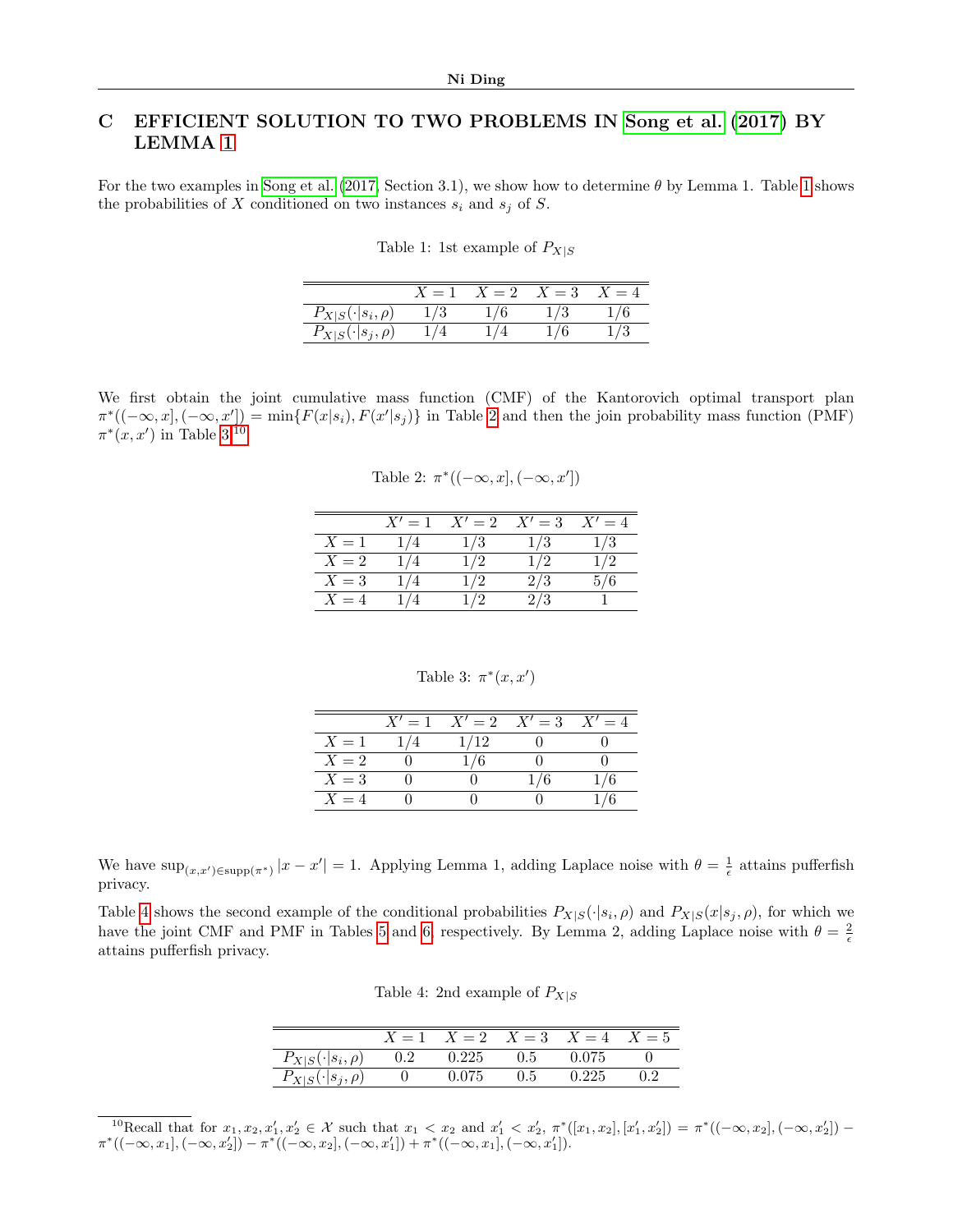<span id="page-13-1"></span>

|       | $X'=1$ | $X'=2$ | $X'=3$ | $X'=4$ | $X'=5$ |
|-------|--------|--------|--------|--------|--------|
| $X=1$ |        | 0.075  | 0.2    | 02     | 02     |
| $X=2$ |        | 0.075  | 0.425  | 0.425  | 0.425  |
| $X=3$ |        | 0.075  | 0.575  | 0.8    | 0.925  |
| $X=4$ |        | 0.075  | 0.575  | 0.8    |        |
| $X=5$ |        | 0.075  | 0.575  | 0.8    |        |

Table 5:  $\pi^*((-\infty, x], (-\infty, x'])$ 

Table 6:  $\pi^*(x, x')$ 

<span id="page-13-2"></span>

|       | $X' = 1$ $X' = 2$ $X' = 3$ $X' = 4$ $X' = 5$ |       |       |       |
|-------|----------------------------------------------|-------|-------|-------|
| $X=1$ | 0.075                                        | 0.125 |       |       |
| $X=2$ |                                              | 0.225 |       |       |
| $X=3$ |                                              | 0.15  | 0.225 | 0.125 |
| $X=4$ |                                              |       |       | 0.075 |
| $X=5$ |                                              |       |       |       |

### <span id="page-13-0"></span>D PROOF of LEMMA [2](#page-3-4)

In the V independent user system, for the discriminative pair set  $\mathbb{S}_i = \{(S_i = a, S_i = b): a, b \in S_i\}$ , the sensitivity for the query function  $f$  and metric  $d$  is

$$
\triangle_f(\mathbf{S}_i) = \max_{a,b \in \mathcal{S}_i} \max_{s_{-i}} d(f(s_i = a, s_{-i}) - f(s_i = b, s_{-i}))
$$

for all  $\rho \in \mathbb{D}$ . Using the probabilities derived in Section [A,](#page-10-0)

$$
\frac{P_{Y|S_i}(y|a,\rho)}{P_{Y|S_i}(y|b,\rho)} = \frac{\int P_{N_{\theta}}(y - f(s_i = a, s_{-i}))P_{S_{-i}}(s_{-i}) ds_{-i}}{\int P_{N_{\theta}}(y - f(s_i = b, s_{-i}))P_{S_{-i}}(z_{-i}) ds_{-i}}\n\n\leq \frac{\int P_{N_{\theta}}(y - f(s_i = b, s_{-i}))e^{\eta(\theta)d(f(s_i = a, s_{-i}) - f(s_i = b, s_{-i}))}P_{S_{-i}}(s_{-i}) ds_{-i}}{\int P_{N_{\theta}}(y - f(s_i = b, s_{-i}))P_{S_{-i}}(s_{-i}) ds_{-i}}\n\n\leq e^{\eta(\theta)\triangle_f(\mathbb{S}_i)}, \quad \forall a, b \in \mathcal{S}_i.
$$

Therefore,  $\theta = \eta^{-1}(\frac{\epsilon}{\Delta_f(\mathbf{s}_i)})$  is a sufficient condition for  $\frac{P_{Y|S_i}(y|a,\rho)}{P_{Y|S_i}(y|b,\rho)}$  $\frac{P_{Y|S_i}(y|a,\rho)}{P_{Y|S_i}(y|b,\rho)} \leq e^{\epsilon}$  for all  $a, b \in S_i$ , y and  $\rho$ . This proves (a).

For  $(\epsilon, \mathbb{S}_i)$ -pufferfish private Y, we have  $P_{Y|S_i}(y|a, \rho) \leq e^{\epsilon} P_{Y|S_i}(y|b, \rho)$  and  $P_{Y|S_i}(y|b, \rho) \leq e^{\epsilon} P_{Y|S_i}(y|a)$  for all  $a, b \in \mathcal{S}_i$ , y and  $\rho$ . Using the fact that  $P_{Y|S_i}(y | \perp_i, \rho) = \int P_{Y|S_i}(y | s_i, \rho) P_{S_i}(s_i) ds_i$ ,

$$
\frac{P_{Y|S_i}(y| \perp_i, \rho)}{P_{Y|S_i}(y|a, \rho)} = \frac{\int P_{Y|S_i}(y|s_i, \rho) P_{S_i}(s_i) ds_i}{P_{Y|S_i}(y|a, \rho)} \\
\leq \frac{\int e^{\epsilon} P_{Y|S_i}(y|a, \rho) P_{S_i}(s_i) ds_i}{P_{Y|S_i}(y|a, \rho)} = e^{\epsilon}, \\
\frac{P_{Y|S_i}(y|a, \rho)}{P_{Y|S_i}(y| \perp_i, \rho)} = \frac{P_{Y|S_i}(y|a, \rho)}{\int P_{Y|S_i}(y|s_i, \rho) P_{S_i}(s_i) ds_i} \\
= \frac{\int P_{Y|S_i}(y|a, \rho) P_{S_i}(s_i) ds_i}{\int P_{Y|S_i}(y|s_i, \rho) P_{S_i}(s_i) ds_i} = e^{\epsilon}, \\
\leq \frac{\int e^{\epsilon} P_{Y|S_i}(y|s_i, \rho) P_{S_i}(s_i) ds_i}{\int P_{Y|S_i}(y|s_i, \rho) P_{S_i}(s_i) ds_i} = e^{\epsilon},
$$

for all  $a \in \mathcal{S}_i$ , y and  $\rho$ , i.e., Y is  $(\epsilon, \mathbb{S}_{\perp_i})$ -pufferfish private. This proves (b).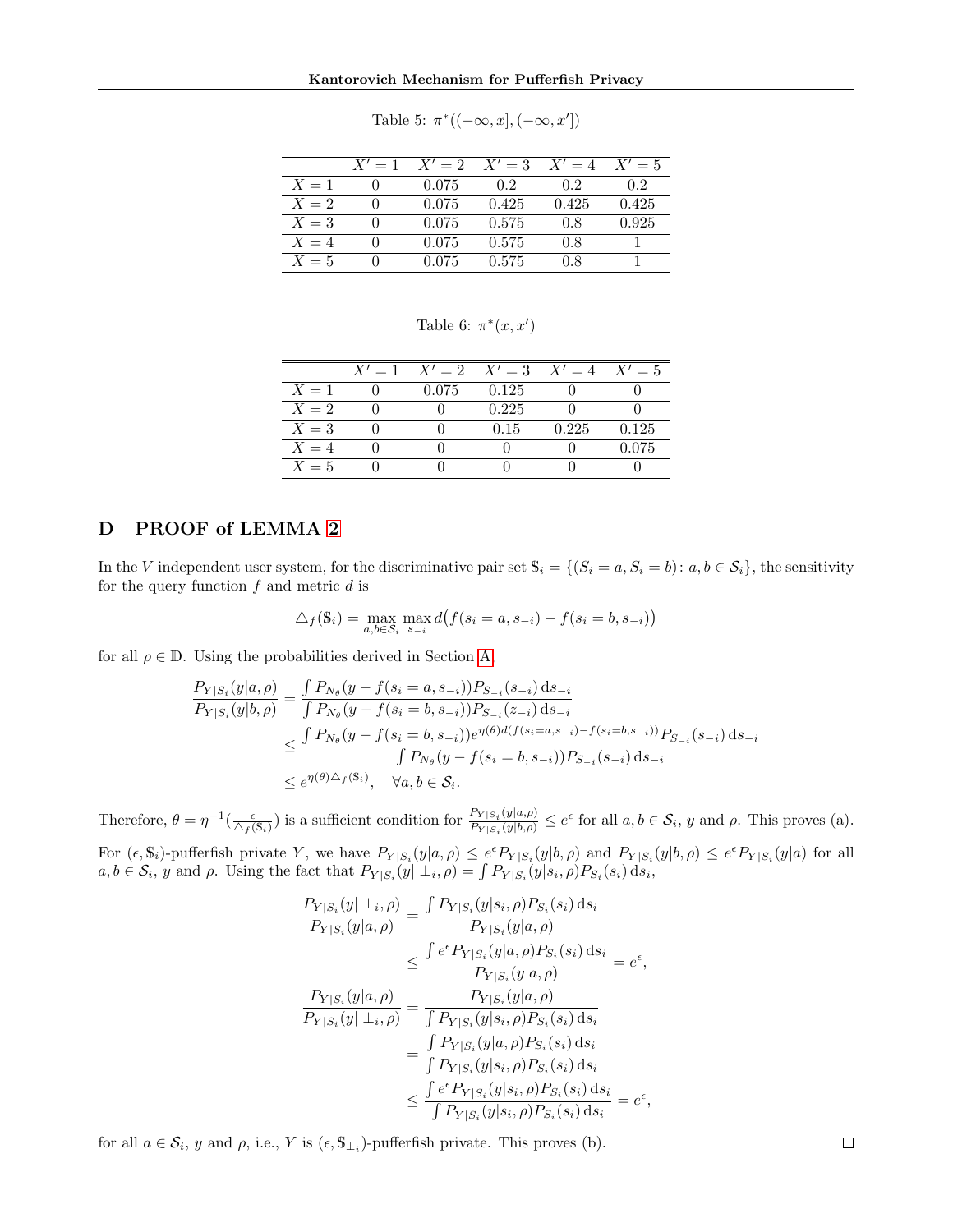### <span id="page-14-0"></span>E PROOF of THEOREM [1](#page-4-4)

We derive the following results for each  $\rho \in \mathbb{D}$ . For any pair  $(s_i, s_j) \in \mathbb{S}$ ,

$$
P_{Y|S}(y|s_i, \rho) - e^{\epsilon} P_{Y|S}(y|s_j, \rho) = \int P_{N_{\theta}}(y-x) P_{X|S}(x|s_i, \rho) dx - e^{\epsilon} \int P_{N_{\theta}}(y-x') P_{X|S}(x'|s_j, \rho) dx'
$$
  
= 
$$
\int (P_{N_{\theta}}(y-x) - e^{\epsilon} P_{N_{\theta}}(y-x')) d\pi(x, x')
$$
  

$$
\leq \int P_{N_{\theta}}(y-x') (e^{\eta(\theta)d(x-x')} - e^{\epsilon}) d\pi(x, x'), \quad \forall y.
$$
 (21)

Requesting  $e^{\eta(\theta)d(x-x')} - e^{\epsilon} \leq 0$  for each pair of x and x', we derive a sufficient condition

<span id="page-14-5"></span><span id="page-14-2"></span>
$$
\inf_{\pi \in \Gamma(s_i, s_j)} \sup_{(x, x') \in \text{supp}(\pi)} \left( \eta(\theta) d(x - x') - \epsilon \right) \le 0 \tag{22}
$$

for  $\frac{P_{Y|S}(y|s_i,\rho)}{P_{Y|S}(y|s_i,\rho)} \leq e^{\epsilon}$ . Note that the infimum in [\(22\)](#page-14-2) is for the purpose of searching the minimum value of  $\theta$  (over all couplings) that holds the sufficient condition, knowing  $VAR[N_\theta] \propto \theta$ .

The sufficient condition [\(22\)](#page-14-2) is equivalent to

<span id="page-14-3"></span>
$$
\inf_{\pi \in \Gamma(s_i, s_j)} \int \left[ \eta(\theta) d(x - x') - \epsilon \right]_+ \mathrm{d}\pi(x, x') = \int \left[ \eta(\theta) d(x - x') - \epsilon \right]_+ \mathrm{d}\pi^*(x, x') \le 0 \tag{23}
$$

where  $\pi^*$  denotes the Kantorovich optimal transport plan. We further convert [\(23\)](#page-14-3) to

$$
\int \left[ \eta(\theta) d(x - x') - \epsilon \right]_+ d\pi^*(x, x') \le 0 \Longrightarrow \sup_{(x, x') \in \text{supp}(\pi^*)} \eta(\theta) d(x - x') - \epsilon \le 0
$$
  

$$
\Longrightarrow \eta(\theta) \le \epsilon / \sup_{(x, x') \in \text{supp}(\pi^*)} d(x - x'). \tag{24}
$$

For invertible  $\eta$  that is nonincreasing in  $\theta$ , the minimum value of  $\theta$  that holds the inequality [\(24\)](#page-14-4) is

<span id="page-14-4"></span>
$$
\eta^{-1}\Big(\epsilon/\sup_{(x,x')\in\text{supp}(\pi^*)}d(x-x')\Big).
$$

Taking the maximum of this value over all  $(s_i, s_j) \in \mathbb{S}$  and  $\rho \in \mathbb{D}$ , we have the sufficient condition

$$
\theta = \max_{\rho \in \mathbb{D}, (s_i, s_j) \in \mathbb{S}} \eta^{-1} \Big( \epsilon / \sup_{(x, x') \in \text{supp}(\pi^*)} d(x - x') \Big). \tag{25}
$$

To make  $\frac{P_{Y|S}(y|s_j,\rho)}{P_{Y|S}(y|s_i,\rho)} \leq e^{\epsilon}$ , we have the sufficient condition  $\inf_{\pi \in \Gamma(s_j,s_i)} \sup_{(x',x) \in \text{supp}(\pi)} (\eta(\theta)d(x'-x) - \epsilon) \leq 0$ the minimizer for which is  $\pi^{*T}$  such that  $\pi^{*T}(x',x) = \pi^{*}(x,x')$ . Based on the symmetry property of d, i.e.,  $d(x-x') = d(x'-x)$ ,  $\sup_{(x,x')\in\pi^*} d(x-x') = \sup_{(x',x)\in\pi^*} d(x'-x)$ , i.e., [\(24\)](#page-14-4) is also a sufficient condition for  $\frac{P_{Y|S}(y|s_j,\rho)}{P_{Y|S}(y|s_i,\rho)} \leq e^{\epsilon}$ . This completes the proof.  $\Box$ 

### <span id="page-14-1"></span>F PROOF of LEMMA [2](#page-3-4) BY THEOREM [1](#page-4-4)

For the V independent user system, the result that  $(\epsilon, \mathbb{S})$ -pufferfish privacy can be attained by calibrating noise to the sensitivity of the query function f in Lemma [2](#page-3-4) is explained by the support of the Kantorovich optimal transport plan  $\pi^*$  in Theorem [1.](#page-4-4)

To obtain the cumulative density distribution (CDF)  $\pi^*((-\infty, x], (-\infty, x']) = \min\{F_{X|S_i}(x|a, \rho), F_{X|S_i}(x' | \perp_i) \}$ ,  $\rho$ }, first consider any x and x' such that  $x > x'$ . Let  $\delta = d(x - x')$ . Then,  $x = x' + d^{-1}(\delta)$ . For any  $a \in \mathcal{S}_i$ , we derive the CDFs  $F_{X|S_i}(x|a,\rho)$  and  $F_{X|S_i}(x|\perp_i,\rho)$  for the conditional probabilities  $P_{X|S_i}(x|a,\rho)$  and  $P_{X|S_i}(x | \perp_i, \rho)$ , respectively, as follows.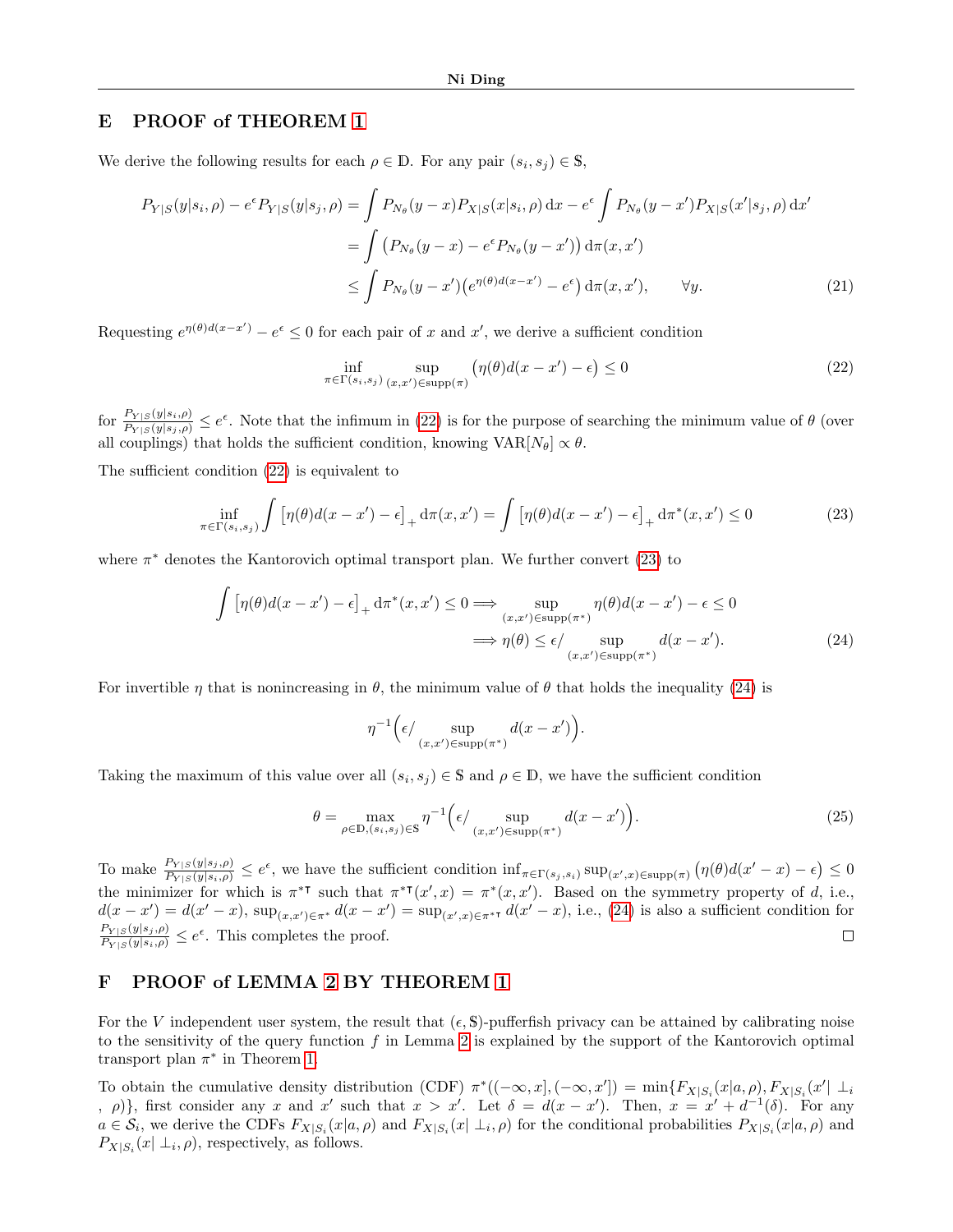$$
F_{X|S_i}(x|a, \rho) = \int_{-\infty}^x P_{X|S_i}(l|a, \rho) \, \mathrm{d}l
$$
  
\n
$$
= \int_{-\infty}^x \Pr(f(S_i = a, S_{-i}) = l) \, \mathrm{d}l
$$
  
\n
$$
= \int_{-\infty}^{x'+d^{-1}(\delta)} \Pr(f(S_i = a, S_{-i}) = l) \, \mathrm{d}l
$$
  
\n
$$
= \int_{-\infty}^{x'} \Pr(f(S_i = a, S_{-i}) = l + d^{-1}(\delta)) \, \mathrm{d}l,
$$
  
\n
$$
F_{X|S_i}(x| \perp_i, \rho) = \int_{-\infty}^x P_{X|S_i}(l| \perp_i, \rho) \, \mathrm{d}l
$$
  
\n
$$
= \int_{-\infty}^x \int P_{X|S_i}(l|s_i, \rho) P_{S_i}(s_i) \, \mathrm{d}s_i \, \mathrm{d}l
$$
  
\n
$$
= \int \left( \int_{-\infty}^x \Pr(f(S_i = s_i, S_{-i}) = l) \, \mathrm{d}l \right) P_{S_i}(s_i) \, \mathrm{d}s_i.
$$

Comparing  $F_{X|S_i}(x|a, \rho)$  and  $F_{X|S_i}(x'|b, \rho)$ , we have

$$
F_{X|S_i}(x|a,\rho) - F_{X|S_i}(x'|b,\rho) = \int_{-\infty}^{x'} \Pr(f(S_i = a, S_{-i}) = l + d^{-1}(\delta)) \, \mathrm{d}l - \int_{-\infty}^{x'} \Pr(f(S_i = b, S_{-i}) = l) \, \mathrm{d}l
$$
\n
$$
= \int_{-\infty}^{x'} \left( \Pr(f(S_i = a, S_{-i}) = l + d^{-1}(\delta)) - \Pr(f(S_i = b, S_{-i}) = l) \right) \, \mathrm{d}l
$$
\n
$$
< 0, \qquad \forall \delta > \Delta_f(\mathbb{S}_i).
$$

Similarly, for all x and x' such that  $x < x'$ , due to the symmetry property of d,  $d(x - x') = d(x' - x) = \delta \implies$  $x' = x + d^{-1}(\delta)$  and

$$
F_{X|S_i}(x|a,\rho) - F_{X|S_i}(x'|b,\rho)
$$
  
=  $\int_{-\infty}^{x'} \left( \Pr(f(S_i = a, S_{-i}) = l) - \Pr(f(S_i = b, S_{-i}) = l + d^{-1}(\delta)) \right) dl > 0, \quad \forall \delta > \Delta_f(\mathbb{S}_i).$ 

That is, for all  $x, x'$  such that  $d(x - x') > \Delta_f(\mathbb{S}_i)$ ,  $\pi^*((-\infty, x], (-\infty, x']) = \min\{F_{X|S_i}(x|a, \rho), F_{X|S_i}(x' | \perp_i, \rho)\}\)$ is independent on either  $x$  or  $x'$  and so

$$
\pi^*(x, x') = \frac{d^2}{dx dx'} \pi^*((-\infty, x], (-\infty, x']) = 0, \qquad \forall x, x' : d(x - x') > \triangle_f(\mathbb{S}_i).
$$

Equivalently,

$$
supp(\pi^*) \subseteq \{(x, x') : d(x - x') \le \triangle_f(\mathbb{S}_i)\}\
$$

and so

$$
\sup_{(x,x')\in \text{supp}(\pi^*)} d(x-x') \leq \triangle_f(\mathbb{S}_i).
$$

Therefore, by Theorem [1,](#page-4-4) adding noise  $\theta$  with

$$
\theta = \eta^{-1} \Big( \frac{\epsilon}{\Delta_f(\mathbb{S}_i)} \Big).
$$

attains  $(\epsilon, \mathbb{S}_i)$ -pufferfish privacy, which proves Lemma 2(a).

Consider the discriminative pair set  $\mathbb{S}_{\perp_i} = \{(S_i = a, S_i = \perp_i) : a \in S_i\}$ . For all  $a \in S_i$ , we have

$$
F_{X|S_i}(x|a,\rho) - F_{X|S_i}(x'| \perp_i, \rho) = \int \left( \int_{-\infty}^x \Pr(f(S_i = a, S_{-i} = l)) \, \mathrm{d}l - \int_{-\infty}^{x'} \Pr(f(S_i = s_i, S_{-i} = l)) \, \mathrm{d}l \right) P_{S_i}(s_i) \, \mathrm{d}s_i
$$
\n
$$
= \int \left( F_{X|S_i}(x|s_i, \rho) - F_{X|S_i}(x|a, \rho) \right) P_{S_i}(s_i) \, \mathrm{d}s_i.
$$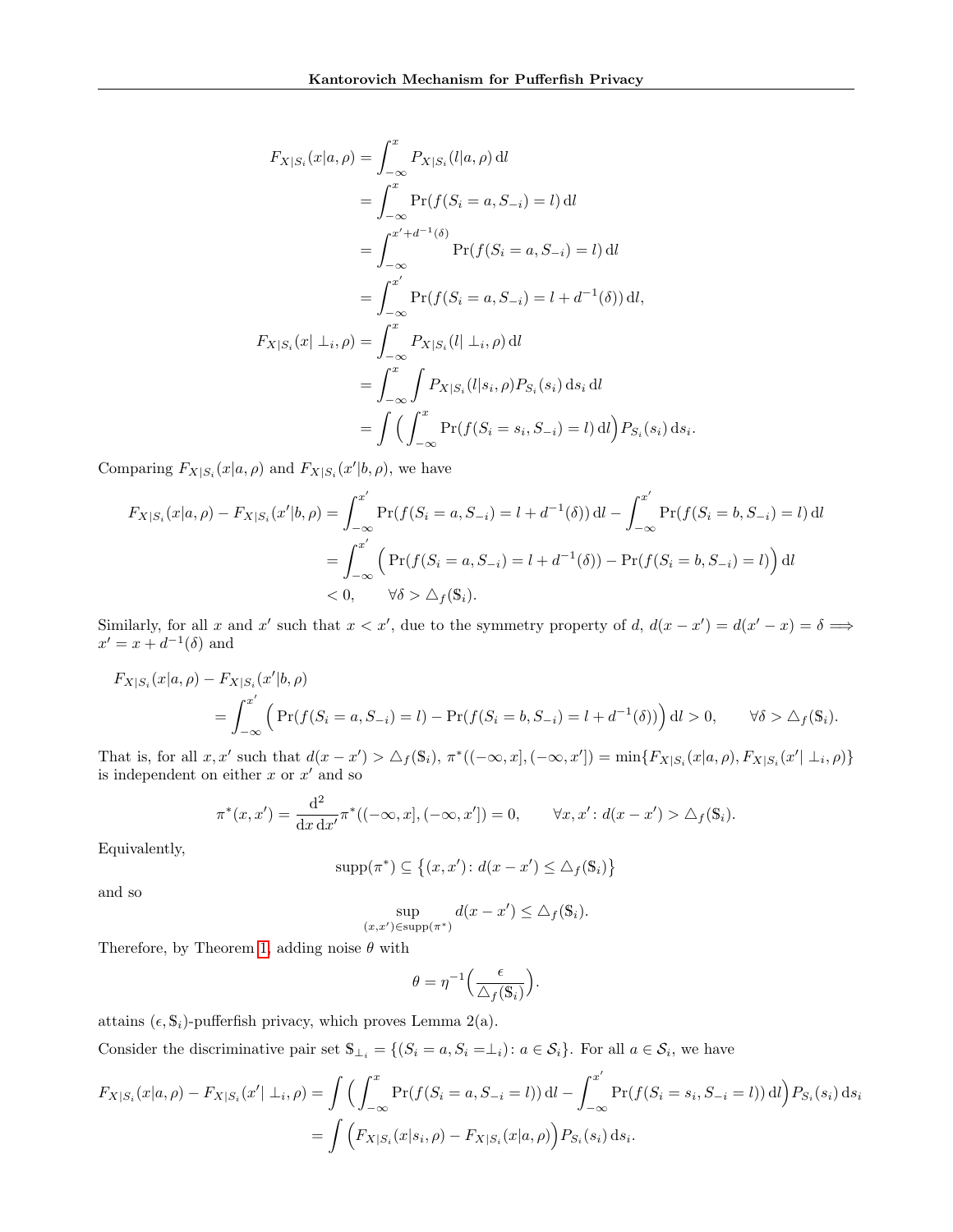Again, we have  $\text{supp}(\pi^*) \subseteq \{(x, x') : d(x - x') \leq \Delta_f(\mathbb{S}_i)\}\$ and  $\theta = \max_{(s_i, s_j) \in \mathbb{S}} \eta^{-1}(\epsilon/\Delta_f(\mathbb{S}_i))$ . This proves Lemma  $2(b)$ .

### F.1 Separable Query Function

In addition, we obtain an extra result for the separable query function. Assume f is separable, i.e.,  $f(s)$  =  $\sum_{i\in\mathcal{V}}f_i(s_i), \forall s=(s_i\colon i\in\mathcal{V})$ . One example is the counting query  $f(s)=\sum_{i\in\mathcal{V}}s_i$ . For any  $a, b \in S_i$ ,

$$
f(s_i = a, s_{-i}) - f(s_i = b, s_{-i}) = f_i(a) - f_i(b), \qquad \forall s_{-i}.
$$

Let  $\delta = f_i(a) - f_i(b)$ , we have

$$
F_{X|S_i}(x|a,\rho) = \int_{-\infty}^x \Pr(f(S_i = a, S_{-i}) = l) \, \mathrm{d}l
$$

$$
= \int_{-\infty}^x \Pr(f(S_i = b, S_{-i}) = l - \delta) \, \mathrm{d}l
$$

$$
= \int_{-\infty}^{x-\delta} \Pr(f(S_i = b, S_{-i}) = l) \, \mathrm{d}l
$$

and so

$$
F_{X|S_i}(x|a,\rho) - F_{X|S_i}(x'|b,\rho) = \int_{-\infty}^{x-\delta} \Pr(f(S_i = b, S_{-i}) = l) \, \mathrm{d}l - \int_{-\infty}^{x'} \Pr(f(S_i = b, S_{-i}) = l) \, \mathrm{d}l
$$
\n
$$
\begin{cases} > 0 & x - x' > \delta \\ < 0 & x - x' < \delta \\ < 0 & x - x' < \delta \\ < 0 & x - x' = \delta \end{cases}
$$

Therefore,

$$
\pi^*(x, x') = \frac{d^2}{dx dx'} \pi^*(x, x')
$$
  
= 
$$
\frac{d^2}{dx dx'} \min\{F_{X|S_i}(x|a, \rho), F_{X|S_i}(x'|b, \rho)\} = 0, \qquad \forall x, x' : x - x' \neq \delta.
$$

That is, the support of  $\pi^*$  is

$$
supp(\pi^*) = \{(x, x') : x - x' = f_i(a) - f_i(b)\}.
$$

Also note that for separable query functions  $f$ ,

$$
\Delta_f(\mathbf{S}_i) = \max_{a,b \in \mathcal{S}_i} \max_{s_{-i}} d(f(s_i = a, s_{-i}) - f(s_i = b, s_{-i}))
$$
  
= 
$$
\max_{a,b \in \mathcal{S}_i} d(f_i(a) - f_i(b)).
$$

is independent of  $S_{-i}$  and

$$
\theta = \eta^{-1} \Big( \frac{\epsilon}{\max_{a,b \in \mathcal{S}_i} d(f_i(a) - f_i(b))} \Big).
$$

### <span id="page-16-0"></span>G PROOF of THEOREM [2](#page-5-5)

The proof starts with the proposition below.

<span id="page-16-2"></span>**Proposition 1.** If there exists a nonnegative function  $D_{\epsilon}(\cdot;\theta)$  such that

<span id="page-16-1"></span>
$$
e^{\eta(\theta)d(z)} - e^{\epsilon} \le D_{\epsilon}(z;\theta), \quad \forall \theta, z \tag{26}
$$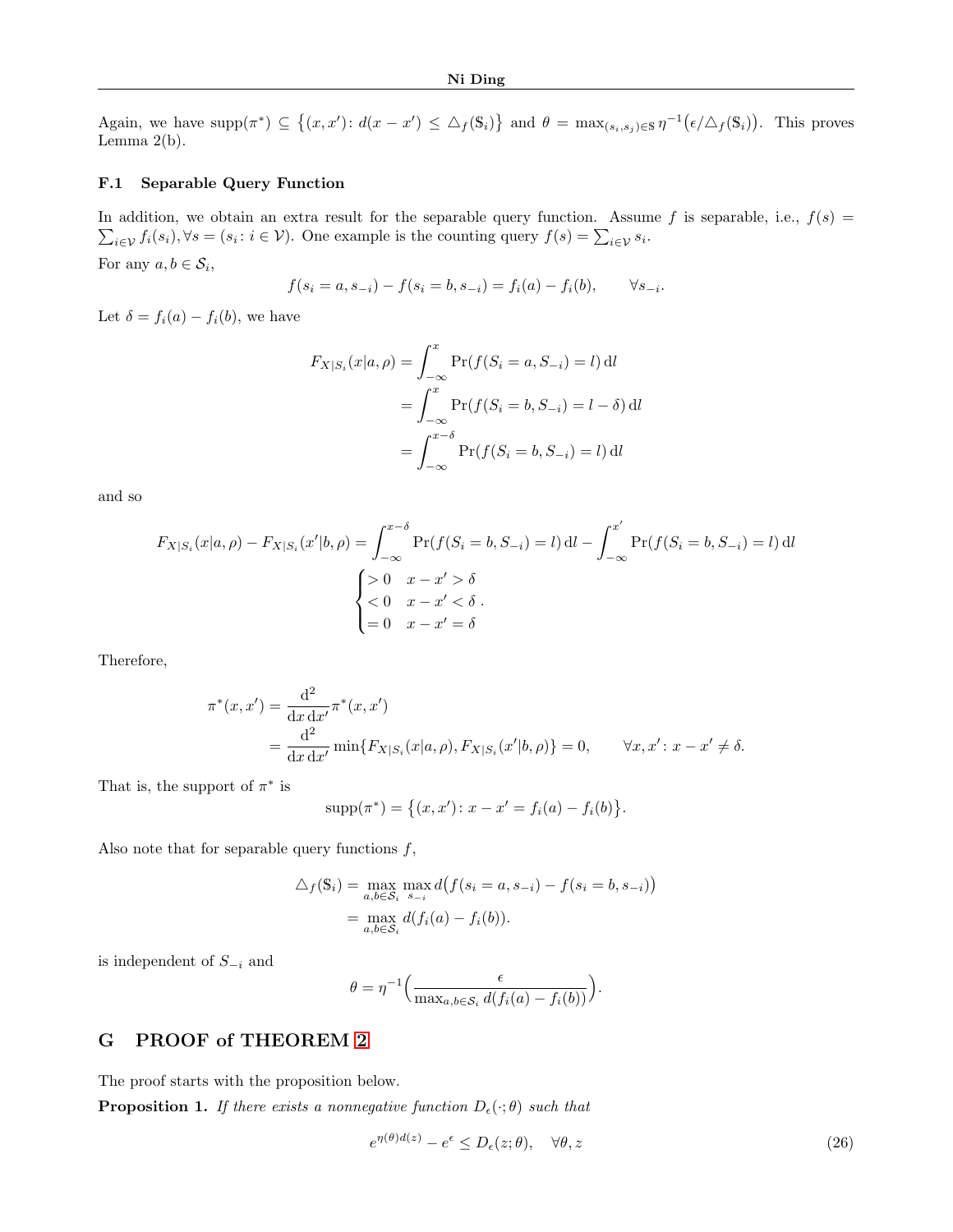and  $D_{\epsilon}(\cdot;\theta)$  is convex in z and nonincreasing in  $\theta$ , ( $\epsilon$ , S)-pufferfish privacy is attained by adding noise  $N_{\theta}$  with any  $\theta$  that holds the inequalities

$$
\int e^{\eta(\theta)d(x-x')} \pi^*(x,x') dx \le e^{\epsilon} p(x'|s_j), \quad \forall x'
$$
\n(27a)

$$
\int e^{\eta(\theta)d(x-x')} \pi^*(x,x') dx \le e^{\epsilon} p(x|s_i), \quad \forall x \tag{27b}
$$

for all  $(s_i, s_j) \in \mathbb{S}$ .

Proof. Recall the inequality  $P_{Y|S}(y|s_i, \rho) - e^{\epsilon}P_{Y|S}(y|s_j, \rho) \leq \int P_{N_{\theta}}(y-x')\left(e^{\eta(\theta)d(x-x')} - e^{\epsilon}\right)d\pi(x,x'), \forall y$  obtained in [\(21\)](#page-14-5). Upon the condition [\(26\)](#page-16-1), we have

$$
P_{Y|S}(y|s_i, \rho) - e^{\epsilon} P_{Y|S}(y|s_j, \rho) \le \int P_{N_{\theta}}(y - x') \left( e^{\eta(\theta)d(x - x')} - e^{\epsilon} \right) d\pi(x, x')
$$
(28)

<span id="page-17-6"></span><span id="page-17-4"></span><span id="page-17-2"></span>
$$
\leq \int P_{N_{\theta}}(y-x')D_{\epsilon}(x-x';\theta) d\pi(x,x') \tag{29}
$$

<span id="page-17-0"></span>
$$
\leq \int D_{\epsilon}(x - x'; \theta) d\pi(x, x'). \tag{30}
$$

The inequalities above holds for all  $\pi \in \Gamma(s_i, s_j)$ . That is, for any coupling  $\pi \in \Gamma(s_i, s_j)$ , if  $\int D_{\epsilon}(x (x';\theta) d\pi(x,x') \leq 0$ , then  $\frac{P_{Y|S}(y|s_i)}{P_{Y|S}(y|s_j)} \leq e^{\epsilon}.$ 

For  $D_{\epsilon}$  nonincreasing in  $\theta$ , we take the infinum of the integral in [\(30\)](#page-17-0) over all couplings and request

<span id="page-17-1"></span>
$$
\inf_{\pi \in \Gamma(s_i, s_j)} \int D_{\epsilon}(x - x'; \theta) d\pi(x, x') \le 0.
$$
\n(31)

The purpose is to find the smallest value of  $\theta$  that holds the sufficient condition. It is clear that for  $D_{\epsilon}(z;\theta)$  being convex in z for all  $\theta$ , the minimizer of [\(31\)](#page-17-1) is the Kantorovich optimal transport plan  $\pi^*$ , i.e., (31) is equivalent to  $\int D_{\epsilon}(x-x';\theta) d\pi^*(x,x') \leq 0$ . Instead, we request the integral in [\(28\)](#page-17-2) under  $\pi^*$  to be nonpositive,<sup>[11](#page-17-3)</sup> i.e.,

$$
\int P_{N_{\theta}}(y-x')\left(e^{\eta(\theta)d(x-x')}-e^{\epsilon}\right)d\pi^*(x,x') = \iint P_{N_{\theta}}(y-x)\left(e^{\eta(\theta)d(x-x')}-e^{\epsilon}\right)\pi^*(x,x')\,dx\,dx' \n= \int P_{N_{\theta}}(y-x')\int \left(e^{\eta(\theta)d(x-x')}-e^{\epsilon}\right)\pi^*(x,x')\,dx\,dx' \le 0.
$$

A sufficient condition to hold this inequality is to make  $\int (e^{\eta(\theta)d(x-x')} - e^{\epsilon}) \pi^*(x,x') dx \leq 0$  for all x', which is equivalent to [\(27a\)](#page-17-4).

Similarly, a sufficient condition for  $\frac{P_{Y|S}(y|s_j)}{P_{Y|S}(y|s_i)} \leq e^{\epsilon}$  is

<span id="page-17-5"></span>
$$
\int e^{\eta(\theta)d(x'-x)} \pi^{*T}(x',x) dx \le e^{\epsilon} p(x|s_i), \quad \forall x,
$$
\n(32)

where  $\pi^{*T}(x',x) = \pi^{*}(x,x'), \forall x,x'.$  Due to the symmetry property of d, the condition [\(32\)](#page-17-5) is equivalent to [\(27b\)](#page-17-6).  $\Box$ 

Note that the value of  $\theta$  in Proposition [1](#page-16-2) is not determined by the upper bound function  $D_{\epsilon}(z;\theta)$  in [\(26\)](#page-16-1). That is, we only require the existence of such a function  $D_{\epsilon}(z;\theta)$  regardless of the tightness of this upper bound. We show below that one example of this upper bound function is the piecewise linear function  $[\cdot]_+ = \max{\{\cdot, 0\}}$ .

For the exponential mechanism, we have

$$
e^{\eta(\theta)d(z)} - e^{\epsilon} \le \frac{e^{\eta(\theta)d(z)} + e^{\epsilon}}{2} \left[\eta(\theta)d(z) - \epsilon\right]_{+}
$$

$$
\le \frac{e^{M\eta(\theta)} + e^{\epsilon}}{2} \left[\eta(\theta)d(z) - \epsilon\right]_{+},
$$

where  $M = \max_{x,x'} d(x-x')$  assuming  $d(\cdot)$  is a bounded measure.<sup>[12](#page-17-7)</sup> Here,  $[f(\cdot)]_+$  for convex f is convex and

<span id="page-17-3"></span><sup>11</sup>This is also for the purpose of searching the minimum value of  $\theta$  that holds the sufficient condition.

<span id="page-17-7"></span><sup>&</sup>lt;sup>12</sup>Here, we apply the inequality for exponential function:  $e^{\frac{x+y}{2}} \leq \frac{e^y - e^x}{y-x} \leq \frac{e^x + e^y}{2}$  $\frac{+e^y}{2}$  for all  $x, y \in \mathbb{R}$ .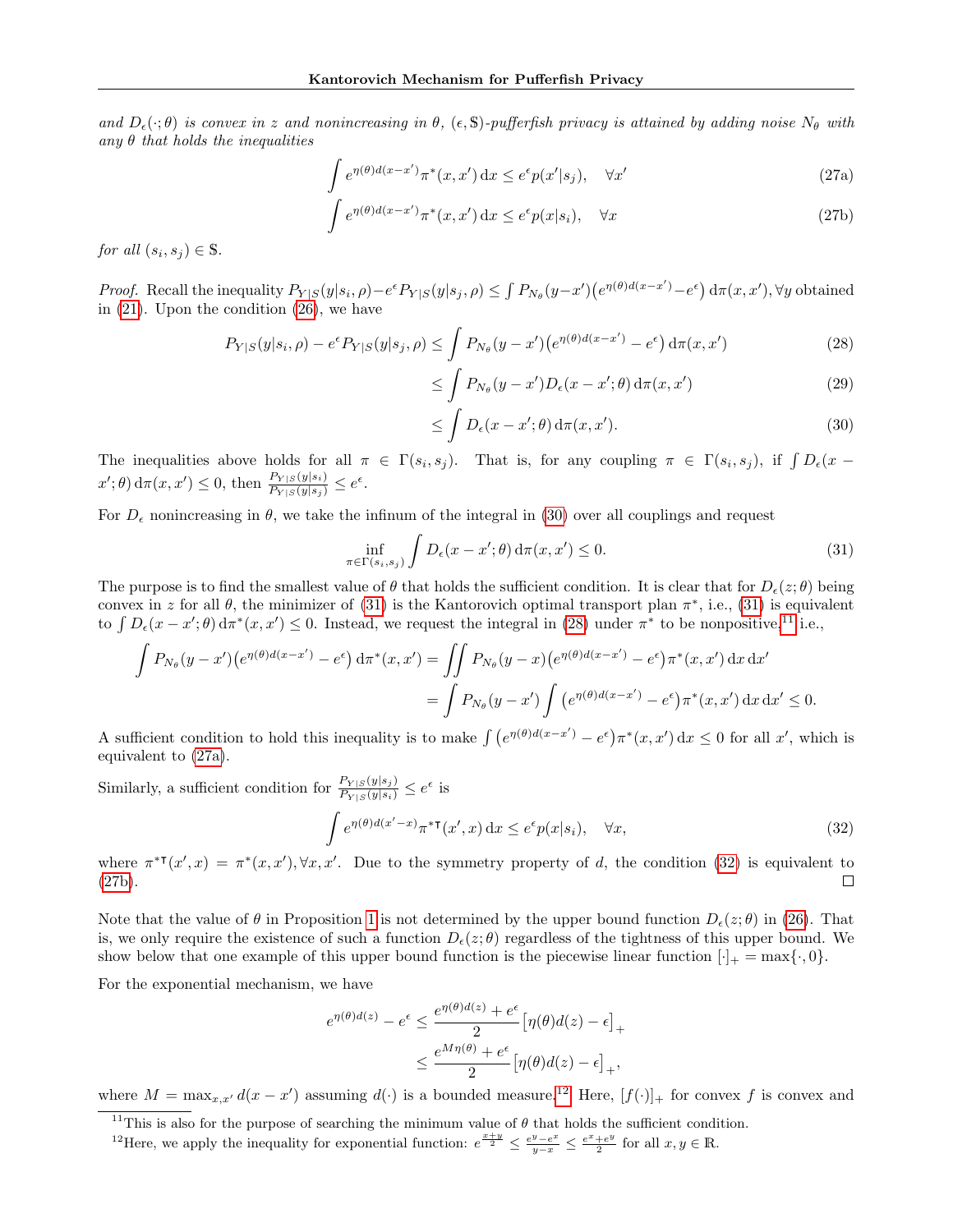$[\eta(\theta)d(z)-\epsilon]_+$  is nonincreasing in  $\theta$  since  $\eta \propto \frac{1}{\theta}$ .

Consider [\(27a\)](#page-17-4). For  $\eta(\theta)$  nonincreasing in  $\theta$ , inf{ $\theta$ :  $\int e^{\eta(\theta)d(x-x')} \pi^*(x,x') dx \leq e^{\epsilon} p(x'|s_j)$ } equals to the value of  $\theta$  that holds the equality

$$
\int e^{\eta(\theta)d(x-x')} \pi^*(x,x') \, dx = e^{\epsilon} p(x'|s_j)
$$

for each  $x'$ . Taking also the equality of  $(27b)$ , we have Theorem 2.

# <span id="page-18-0"></span>H PROOF of THEOREM [3](#page-7-3)

For zero-mean Gaussian noise,  $P_{N_{\theta}}(z) = \frac{1}{\sqrt{2\pi\theta}}e^{-\frac{z^2}{2\theta^2}}$  and

$$
P_{Y|S}(y|s_i, \rho) - e^{\epsilon} P_{Y|S}(y|s_j, \rho) = \int P_{N_{\theta}}(y-x) P_{X|S}(x|s_i, \rho) dx - e^{\epsilon} \int P_{N_{\theta}}(y-x') P_{X|S}(x'|s_j, \rho) dx'
$$
  
= 
$$
\int (P_{N_{\theta}}(y-x) - e^{\epsilon} P_{N_{\theta}}(y-x')) d\pi(x, x')
$$
  
= 
$$
\int \frac{1}{\sqrt{2\pi\theta}} \left( e^{-\frac{(y-x)^2}{2\theta^2}} - e^{\epsilon - \frac{(y-x')^2}{2\theta^2}} \right) d\pi(x, x'), \quad \forall y.
$$
 (33)

This equality holds for the Kantorovich optimal transport plan  $\pi^*$ .<sup>[13](#page-18-1)</sup> In this case, to have  $(33) \leq 0$ , we only need to request

$$
\frac{(y-x')^2 - (y-x)^2}{2\theta^2} = \frac{(y-x+x-x')^2 - (y-x)^2}{2\theta^2}
$$

$$
= \frac{2(x-x')(y-x) + (x-x')^2}{2\theta^2}
$$

$$
\leq \frac{2\triangle|y-x| + \triangle^2}{2\theta^2} \leq \epsilon,
$$
(34)

<span id="page-18-3"></span><span id="page-18-2"></span> $\Box$ 

where  $\Delta = \sup_{(x,x') \in \text{supp}(\pi^*)} |x - x'|$ . We follow the same approach in [Dwork et al. \(2014,](#page-9-0) Appendix A) to prove (a). Let  $\theta = \frac{\triangle}{\epsilon}c$ , where  $c \ge 0$ . Then,  $\frac{\theta}{\triangle} = \frac{c}{\epsilon}$ . Rewriting inequality [\(34\)](#page-18-3) to

$$
\frac{\triangle |y - x|}{\theta^2} \le \epsilon - \frac{\triangle^2}{2\theta^2} \quad \implies \quad \frac{|y - x|}{\theta} \le \epsilon \frac{\theta}{\triangle} - \frac{\triangle}{2\theta}
$$
\n
$$
\implies \quad \frac{|y - x|}{\theta} \le c - \frac{\epsilon}{2c}.
$$

Here,  $\frac{Y-X}{\theta}$  follows standard normal distribution.

Recall that for standard normal distributed random variable Z, we have a lower bound on tail probability:  $Pr(Z > t) > \frac{1}{\sqrt{2}}$  $\frac{1}{2\pi i}e^{-\frac{t^2}{2}}$ . For  $t \ge 0$ , we are seeking the condition on t that holds inequality  $Pr(|Z| > t) < \delta$ , which (due to the symmetry of Gaussian distribution) can be enforced on the positive range:

$$
\Pr(Z > t) < \frac{1}{\sqrt{2\pi}t}e^{-\frac{t^2}{2}} < \frac{\delta}{2} \quad \Longrightarrow \quad te^{\frac{t^2}{2}} > \sqrt{\frac{2}{\pi}}\frac{1}{\delta}
$$
\n
$$
\Longrightarrow \quad \log t + \frac{t^2}{2} > \log\sqrt{\frac{2}{\pi}}\frac{1}{\delta} \tag{35}
$$

So, for  $Z = \frac{Y - X}{\theta}$ ,  $t = c - \frac{\epsilon}{2c}$  with  $c \geq \sqrt{\frac{\epsilon}{2}}$ , we need to determine c such that

<span id="page-18-4"></span>
$$
\frac{\log\left(c - \frac{\epsilon}{2c}\right)}{A} + \frac{1}{2}\underbrace{\left(c^2 - \epsilon + \frac{\epsilon^2}{4c}\right)}_{B} > \log\sqrt{\frac{2}{\pi}}\frac{1}{\delta} \tag{36}
$$

<span id="page-18-1"></span><sup>&</sup>lt;sup>13</sup>Choosing  $\pi^*$  will necessarily reduce the sensitivity  $\triangle$ .